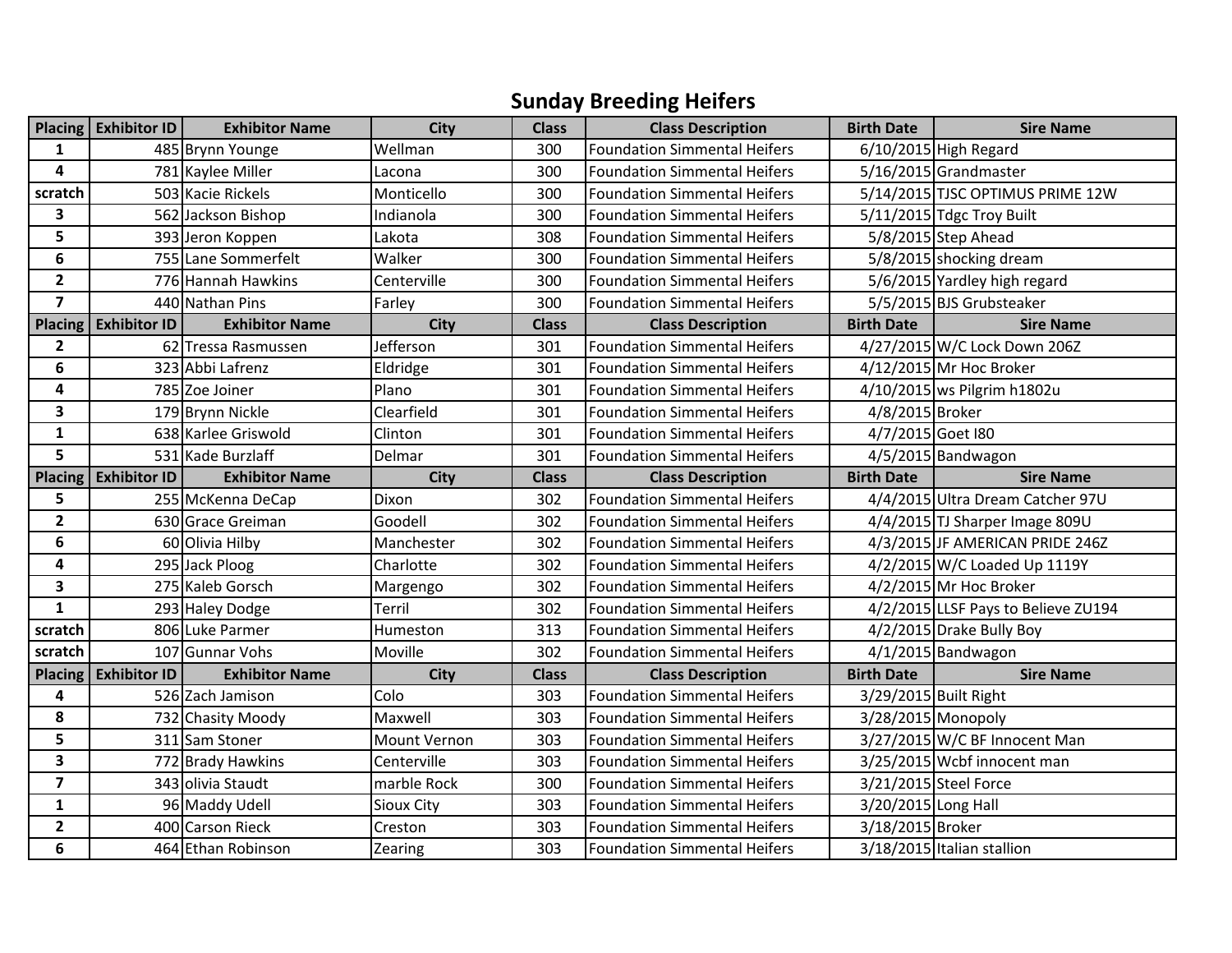| <b>Placing</b>          | <b>Exhibitor ID</b> | <b>Exhibitor Name</b>   | <b>City</b>         | <b>Class</b> | <b>Class Description</b>            | <b>Birth Date</b>   | <b>Sire Name</b>                   |
|-------------------------|---------------------|-------------------------|---------------------|--------------|-------------------------------------|---------------------|------------------------------------|
| 4                       |                     | 663 Jentry Johnson      | Maquoketa           | 304          | <b>Foundation Simmental Heifers</b> | 3/17/2015 Broker    |                                    |
| 3                       |                     | 754 kennedy wohlford    | Geneva              | 304          | <b>Foundation Simmental Heifers</b> |                     | 3/17/2015 W/C No Remorse 763Y      |
| 6                       |                     | 484 Brett Leer          | Humeston            | 304          | <b>Foundation Simmental Heifers</b> |                     | 3/17/2015 SS/PRS High Voltage 244X |
| 8                       |                     | 480 Ashlyn Hay          | <b>Webster City</b> | 304          | Foundation Simmental Heifers        |                     | $3/16/2015$ W/C BF INNOCENT MAN    |
| $\overline{2}$          |                     | 15 Bailiee Jauer        | Hinton              | 304          | <b>Foundation Simmental Heifers</b> |                     | 3/14/2015 MR TR HAMMER 308A ET     |
| 5                       |                     | 646 Nate Vonnahme       | Carroll             | 304          | <b>Foundation Simmental Heifers</b> |                     | 3/12/2015 Ultra Dream Catcher      |
| $\mathbf{1}$            |                     | 241 Regan McClure       | Burlington          | 304          | <b>Foundation Simmental Heifers</b> |                     | 3/11/2015 MR HOC BROKER            |
| $\overline{\mathbf{z}}$ |                     | 40 Andrew Petersen      | <b>St Charles</b>   | 304          | <b>Foundation Simmental Heifers</b> |                     | 3/10/2015 Silveiras Style 9303     |
| <b>Placing</b>          | <b>Exhibitor ID</b> | <b>Exhibitor Name</b>   | City                | <b>Class</b> | <b>Class Description</b>            | <b>Birth Date</b>   | <b>Sire Name</b>                   |
| 3                       |                     | 458 Cole Miller         | <b>Charter Oak</b>  | 305          | <b>Foundation Simmental Heifers</b> | 3/9/2015 Chopper    |                                    |
| 5                       |                     | 199 Skyler Luzum        | Fort Atkinson       | 305          | <b>Foundation Simmental Heifers</b> |                     | 3/7/2015 MR HOC BROKER             |
| 4                       |                     | 715 Layne Pryor         | woodbine            | 305          | <b>Foundation Simmental Heifers</b> | 3/7/2015 broker     |                                    |
| $\mathbf{1}$            |                     | 92 Joshua Darbyshire    | <b>Morning Sun</b>  | 305          | <b>Foundation Simmental Heifers</b> |                     | 3/4/2015 MR HOC BROKER             |
| $\boldsymbol{6}$        |                     | 660 Ailee Langdon       | Anamosa             | 305          | <b>Foundation Simmental Heifers</b> |                     | 3/3/2015 Maternal Perfection       |
| $\overline{2}$          |                     | 619 Chesney Steenhoek   | Maxwell             | 305          | <b>Foundation Simmental Heifers</b> |                     | 3/2/2015 LLSF Uprising Z925        |
| <b>Placing</b>          | <b>Exhibitor ID</b> | <b>Exhibitor Name</b>   | <b>City</b>         | <b>Class</b> | <b>Class Description</b>            | <b>Birth Date</b>   | <b>Sire Name</b>                   |
| 1                       |                     | 335 Kennedy Core        | Pleasantville       | 306          | <b>Foundation Simmental Heifers</b> | 2/23/2015 Hammer    |                                    |
| $\overline{\mathbf{z}}$ |                     | 401 Cendra Sebolt       | Seymour             | 306          | <b>Foundation Simmental Heifers</b> |                     | 2/20/2015 Mr HOC Broker            |
| 6                       |                     | 656 Ty Hysell           | Croydon             | 306          | <b>Foundation Simmental Heifers</b> |                     | 2/20/2015 B C LOOKOUT 7024         |
| $\mathbf{2}$            |                     | 303 Kiersten Jass       | Garner              | 306          | <b>Foundation Simmental Heifers</b> |                     | 2/15/2015 Mr Hoc Broker            |
| 5                       |                     | 424 Kailey Clark        | <b>Grand Mound</b>  | 306          | <b>Foundation Simmental Heifers</b> |                     | 2/14/2015 Yardley High Regard      |
| 4                       |                     | 272 isabelle Steinbronn | Maynard             | 306          | <b>Foundation Simmental Heifers</b> |                     | 2/11/2015 MR CCF Vision            |
| $\overline{\mathbf{3}}$ |                     | 313 Taylor Bowlin       | New Virginia        | 306          | <b>Foundation Simmental Heifers</b> | 2/11/2015 UNO MAS   |                                    |
| Placing                 | <b>Exhibitor ID</b> | <b>Exhibitor Name</b>   | <b>City</b>         | <b>Class</b> | <b>Class Description</b>            | <b>Birth Date</b>   | <b>Sire Name</b>                   |
| 4                       |                     | 559 Brooke Benning      | Hampton             | 307          | <b>Foundation Simmental Heifers</b> | 2/8/2015 Uproar     |                                    |
| $\overline{\mathbf{3}}$ |                     | 247 Hayley Abell        | Sigourney           | 307          | <b>Foundation Simmental Heifers</b> |                     | 2/5/2015 MR HOC BROKER             |
| $\mathbf{1}$            |                     | 584 Ross Hoefling       | Merrill             | 307          | <b>Foundation Simmental Heifers</b> |                     | 2/5/2015 Midnight Rider            |
| $\overline{2}$          |                     | 635 Julianna Wise       | Decorah             | 307          | <b>Foundation Simmental Heifers</b> |                     | 2/5/2015 OMF Commander Y69         |
| <b>Placing</b>          | <b>Exhibitor ID</b> | <b>Exhibitor Name</b>   | <b>City</b>         | <b>Class</b> | <b>Class Description</b>            | <b>Birth Date</b>   | <b>Sire Name</b>                   |
| $\mathbf{2}$            |                     | 774 Carli Henderson     | Wiota               | 308          | <b>Foundation Simmental Heifers</b> |                     | 1/31/2015 MR TR HAMMER 308A ET     |
| $\overline{\mathbf{3}}$ |                     | 613 Brady Janssen       | Gilmore city        | 308          | <b>Foundation Simmental Heifers</b> | 1/24/2015 Milestone |                                    |
| 1                       |                     | 96 Maddy Udell          | Sioux City          | 308          | <b>Foundation Simmental Heifers</b> | 1/24/2015 Broker    |                                    |
| 4                       |                     | 583 Paige Reck          | Blakesburg          | 308          | <b>Foundation Simmental Heifers</b> | 1/14/2015 RBS XMAN  |                                    |
| 5                       |                     | 546 Claira Wilkerson    | Linden              | 308          | <b>Foundation Simmental Heifers</b> |                     | 1/12/2015 Mr HOC BROKER            |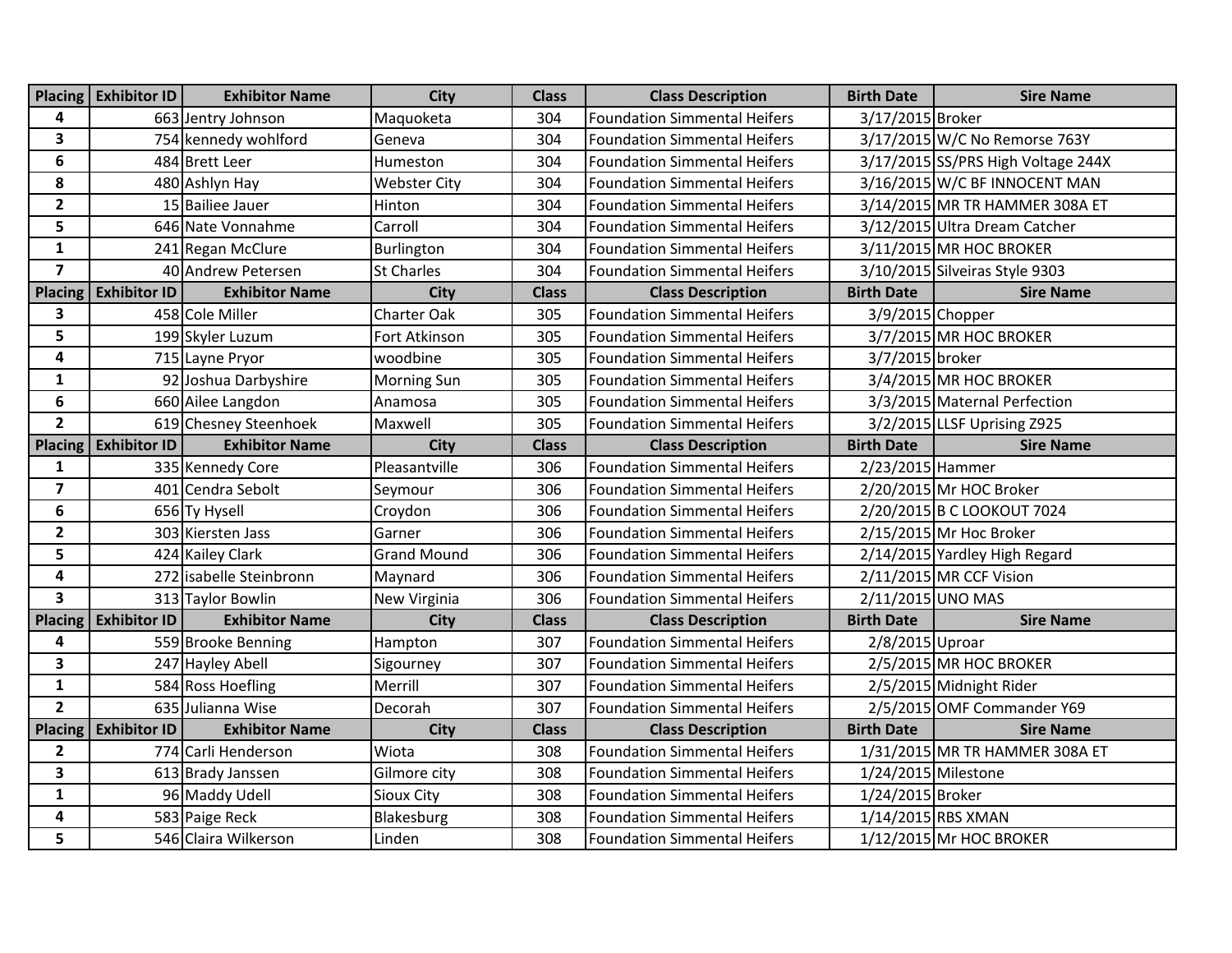| Placing   Exhibitor ID | <b>Exhibitor Name</b> | City              | Class        | <b>Class Description</b>             | <b>Birth Date</b> | <b>Sire Name</b>                    |
|------------------------|-----------------------|-------------------|--------------|--------------------------------------|-------------------|-------------------------------------|
|                        | 228 Sara Sullivan     | Dunlap            | 309          | <b>Foundation Simmental Heifers</b>  |                   | 1/5/2015 Silveras Style 9303        |
|                        | 510 Lane Walton       | Donnellson        | 309          | <b>Foundation Simmental Heifers</b>  |                   | 1/2/2015 LLSF PAYS TO BELIEVE ZU194 |
|                        | 419 James Evans       | <b>I</b> humeston | 309          | <b>Foundation Simmental Heifers</b>  |                   | 1/1/2015 Sandeen Upper Class 2386   |
| Placing   Exhibitor ID | <b>Exhibitor Name</b> | City              | <b>Class</b> | <b>Class Description</b>             | <b>Birth Date</b> | <b>Sire Name</b>                    |
|                        | 774 Carli Henderson   | Wiota             | 310          | <b>IFoundation Simmental Heifers</b> |                   | 11/20/2014 MCATL BY-PRODUCT         |

**Champion Foundation Simmental Heifer: Sara Sullivan (228)**

**Reserve Champion Foundation Simmental Heifer: Maddy Udell (96)**

|                | Placing Exhibitor ID   | <b>Exhibitor Name</b>  | <b>City</b>       | <b>Class</b> | <b>Class Description</b>            | <b>Birth Date</b>  | <b>Sire Name</b>                  |
|----------------|------------------------|------------------------|-------------------|--------------|-------------------------------------|--------------------|-----------------------------------|
| 1              |                        | 57 joshua Hilby        | <b>MANCHESTER</b> | 311          | Simmental Heifers (High%)           |                    | 7/2/2015 SS EBONYS GRANDMASTER    |
| Placing        | <b>Exhibitor ID</b>    | <b>Exhibitor Name</b>  | <b>City</b>       | <b>Class</b> | <b>Class Description</b>            | <b>Birth Date</b>  | <b>Sire Name</b>                  |
| 1              |                        | 732 Chasity Moody      | Maxwell           | 312          | Simmental Heifers (High%)           |                    | 5/5/2015 Bandwagon                |
| <b>Placing</b> | <b>Exhibitor ID</b>    | <b>Exhibitor Name</b>  | <b>City</b>       | <b>Class</b> | <b>Class Description</b>            | <b>Birth Date</b>  | <b>Sire Name</b>                  |
| 4              |                        | 244 Colin Henzen-DeCap | Dixon             | 313          | Simmental Heifers (High%)           |                    | 4/27/2015 LLSF Uprising Z925      |
| 3              |                        | 446 Sloane Curtin      | Oxford            | 313          | Simmental Heifers (High%)           |                    | 4/20/2015 ZKCC CHOPPER 844U       |
| 8              |                        | 750 Kaitlyn Sommerfelt | Walker            | 313          | Simmental Heifers (High%)           | 4/11/2015 Chopper  |                                   |
| 5              |                        | 298 Jamie Flynn        | Nevada            | 313          | Simmental Heifers (High%)           | 4/10/2015 Broker   |                                   |
| $\overline{ }$ |                        | 471 Morgan Stortz      | Waukon            | 313          | Simmental Heifers (High%)           |                    | 4/10/2015 Steel Force             |
| 1              |                        | 450 AJ Grimm           | Deep River        | 313          | Simmental Heifers (High%)           | 4/10/2015 Broker   |                                   |
| 9              |                        | 807 Blake Evans        | Humeston          | 313          | Simmental Heifers (High%)           |                    | 4/3/2015 ZKCC Chopper 844U        |
| $\mathbf{2}$   |                        | 783 Paige Henderson    | Wiota             | 313          | Simmental Heifers (High%)           |                    | 4/2/2015 MR HOC BROKER            |
| 6              |                        | 806 Luke Parmer        | Humeston          | 313          | <b>Foundation Simmental Heifers</b> |                    | 4/2/2015 Drake Bully Boy          |
| <b>Placing</b> | <b>Exhibitor ID</b>    | <b>Exhibitor Name</b>  | City              | <b>Class</b> | <b>Class Description</b>            | <b>Birth Date</b>  | <b>Sire Name</b>                  |
| 7              |                        | 76 Clayton Poots       | Huxley            | 314          | Simmental Heifers (High%)           |                    | 3/27/2015 Jass/Js Optimizer 58X   |
| 6              |                        | 763 Shasta Moody       | Maxwell           | 314          | Simmental Heifers (High%)           | 3/26/2015 Goldmine |                                   |
| $\overline{2}$ |                        | 35 Zach Cooper         | Cedar Rapids      | 314          | Simmental Heifers (High%)           |                    | 3/17/2015 MR NLC Upgrade          |
| 8              |                        | 614 Branden Barney     | Lake City         | 314          | Simmental Heifers (High%)           |                    | 3/16/2015 MR HOC BROKER           |
| 3              |                        | 551 Jake Scheetz       | mount pleasant    | 314          | Simmental Heifers (High%)           |                    | 3/12/2015 High Regard             |
| 4              |                        | 695 Madison Ehrens     | Underwood         | 314          | Simmental Heifers (High%)           |                    | 3/11/2015 Gonsior Federal W25     |
| 5              |                        | 425 Keegan Bailey      | Creston           | 314          | Simmental Heifers (High%)           |                    | 3/10/2015 Harker's Icon           |
| $\mathbf{1}$   |                        | 483 Braydon Younge     | Wellman           | 314          | Simmental Heifers (High%)           |                    | 3/10/2015 SVF/NJC Built Right N48 |
|                | Placing   Exhibitor ID | <b>Exhibitor Name</b>  | <b>City</b>       | <b>Class</b> | <b>Class Description</b>            | <b>Birth Date</b>  | <b>Sire Name</b>                  |
| 4              |                        | 349 Trevor Gallagher   | Elkhart           | 315          | Simmental Heifers (High%)           |                    | 3/9/2015 Vermeer Hulk             |
| 1              |                        | 567 Keagan Echard      | Farmersburg       | 315          | Simmental Heifers (High%)           |                    | 3/8/2015 LLSF Uprising Z925       |
| $\mathbf{2}$   |                        | 22 Kara Gillespie      | Nodaway           | 315          | Simmental Heifers (High%)           |                    | 3/6/2015 CNS Pays to Dream T759   |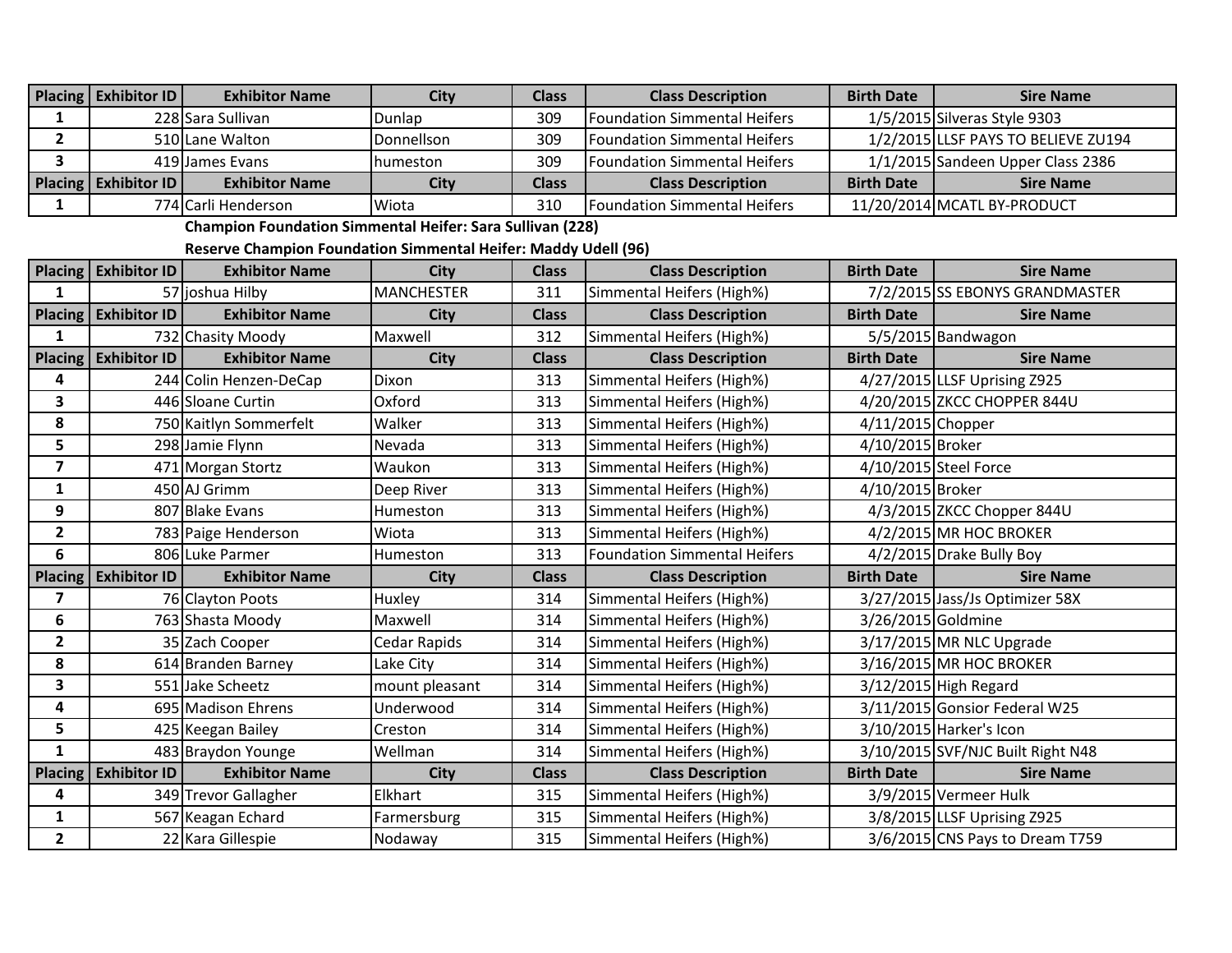| 6              |                        | 70 MaKayla Jones        | Tingley              | 315          | Simmental Heifers (High%) |                   | 3/6/2015 SS EBONYS GRANDMASTER  |
|----------------|------------------------|-------------------------|----------------------|--------------|---------------------------|-------------------|---------------------------------|
| 8              |                        | 69 Jenel Wenndt         | Lowden               | 315          | Simmental Heifers (High%) |                   | 3/5/2015 FBF1 COMBUSTIBLE       |
| 7              |                        | 437 Maria Pruitt        | Stuart               | 315          | Simmental Heifers (High%) |                   | 3/4/2015 Long's Shear Pleasure  |
| 5              |                        | 401 Cendra Sebolt       | Seymour              | 315          | Simmental Heifers (High%) |                   | 3/4/2015 Yardley High Regard    |
| 3              |                        | 41 Cody Kitzerow        | <b>Saint Charles</b> | 315          | Simmental Heifers (High%) |                   | 3/1/2015 MR TR Hammer           |
| <b>Placing</b> | <b>Exhibitor ID</b>    | <b>Exhibitor Name</b>   | <b>City</b>          | <b>Class</b> | <b>Class Description</b>  | <b>Birth Date</b> | <b>Sire Name</b>                |
|                |                        | 437 Maria Pruitt        | Stuart               | 316          | Simmental Heifers (High%) |                   | 2/26/2015 Long's Shear Pleasure |
| 4              |                        | 813 Brett Schiele       | West Liberty         | 316          | Simmental Heifers (High%) |                   | 2/20/2015 W/C Wide Track 694Y   |
| $\mathbf{2}$   |                        | 746 Jenna White         | Blakesburg           | 316          | Simmental Heifers (High%) |                   | 2/18/2015 Yardley High Regard   |
| 3              |                        | 550 Jackson Wohlford    | Geneva               | 316          | Simmental Heifers (High%) |                   | 2/12/2015 CCR Cowboy Cut        |
| 5              |                        | 652 Shara Cota          | <b>Harpers Ferry</b> | 316          | Simmental Heifers (High%) |                   | 2/11/2015 WLE UNO MAS x549      |
| <b>Placing</b> | Exhibitor ID           | <b>Exhibitor Name</b>   | <b>City</b>          | <b>Class</b> | <b>Class Description</b>  | <b>Birth Date</b> | <b>Sire Name</b>                |
| 3              |                        | 371 Jake Hlas           | Traer                | 317          | Simmental Heifers (High%) |                   | 2/6/2015 Dream On               |
| 1              |                        | 520 Sammi Long          | Creston              | 317          | Simmental Heifers (High%) |                   | 2/6/2015 TLLC One Eyed Jack     |
| 4              |                        | 428 Kolbey Bailey       | Creston              | 317          | Simmental Heifers (High%) |                   | 2/2/2015 TNT Ever Ready R232    |
| $\mathbf{2}$   |                        | 612 Blaine Barney       | Lake City            | 317          | Simmental Heifers (High%) |                   | 2/1/2015 SS EBONYS GRANDMASTER  |
| Placing        | <b>Exhibitor ID</b>    | <b>Exhibitor Name</b>   | <b>City</b>          | <b>Class</b> | <b>Class Description</b>  | <b>Birth Date</b> | <b>Sire Name</b>                |
| 4              |                        | 804 Kaitlyn Rouse       | Terril               | 318          | Simmental Heifers (High%) |                   | 1/25/2015 Mr NLC Upgrade U8676  |
| 1              |                        | 261 Cade Bracker        | Underwood            | 318          | Simmental Heifers (High%) |                   | 1/20/2015 W/C Wide Track 694Y   |
| 5              |                        | 272 isabelle Steinbronn | Maynard              | 318          | Simmental Heifers (High%) |                   | 1/20/2015 MR TR Hammer 308A     |
| 3              |                        | 673 shayla schmitt      | hampton              | 318          | Simmental Heifers (High%) |                   | 1/15/2015 FBF1 COMBUSTIBLE      |
| $\mathbf{2}$   |                        | 157 Logan Takes         | Lisbon               | 318          | Simmental Heifers (High%) |                   | $1/13/2015$ One eyed jack       |
|                | Placing   Exhibitor ID | <b>Exhibitor Name</b>   | <b>City</b>          | <b>Class</b> | <b>Class Description</b>  | <b>Birth Date</b> | <b>Sire Name</b>                |
| 2              |                        | 114 Peighton Ford       | West Chester         | 319          | Simmental Heifers (High%) |                   | 11/10/2014 W/C Wide Track 694Y  |
| 1              |                        | 303 Kiersten Jass       | Garner               | 319          | Simmental Heifers (High%) |                   | 9/28/2014 CNS Pays To Dream     |

**Champion Simmental High% Heifer: Cade Bracker (261)**

**Reserve Champion Simmental High% Heifer: Keagan Echard (567)**

|    | Placing   Exhibitor ID | <b>Exhibitor Name</b> | City                 | <b>Class</b> | <b>Class Description</b>  | <b>Show Weight</b> | <b>Sire Name</b> |
|----|------------------------|-----------------------|----------------------|--------------|---------------------------|--------------------|------------------|
| 11 |                        | 257 Aaron DeVries     | Sheffield            | 320          | <b>Commercial Heifers</b> |                    | 644 Eye Candy    |
| 10 |                        | 285 Zachary DeVries   | Sheffield            | 320          | Commercial Heifers        |                    | 690 Unknown      |
|    |                        | 536 RYLIE TIMM        | <b>IGUERNSEY</b>     | 320          | <b>Commercial Heifers</b> |                    | 691 DOC          |
|    |                        | 121 cole spoelstra    | Inew sharon          | 320          | Commercial Heifers        |                    | 694 monopoly     |
|    |                        | 623 Collin Cota       | <b>Harpers Ferry</b> | 320          | Commercial Heifers        |                    | 701 Tiger woods  |
|    |                        | 516 Nathan Novak      | Mount Vernon         | 320          | <b>Commercial Heifers</b> |                    | 704 MAB          |
|    |                        | 389 TAYLOR COTA       | Dubuque              | 320          | Commercial Heifers        |                    | 723 Bruiser      |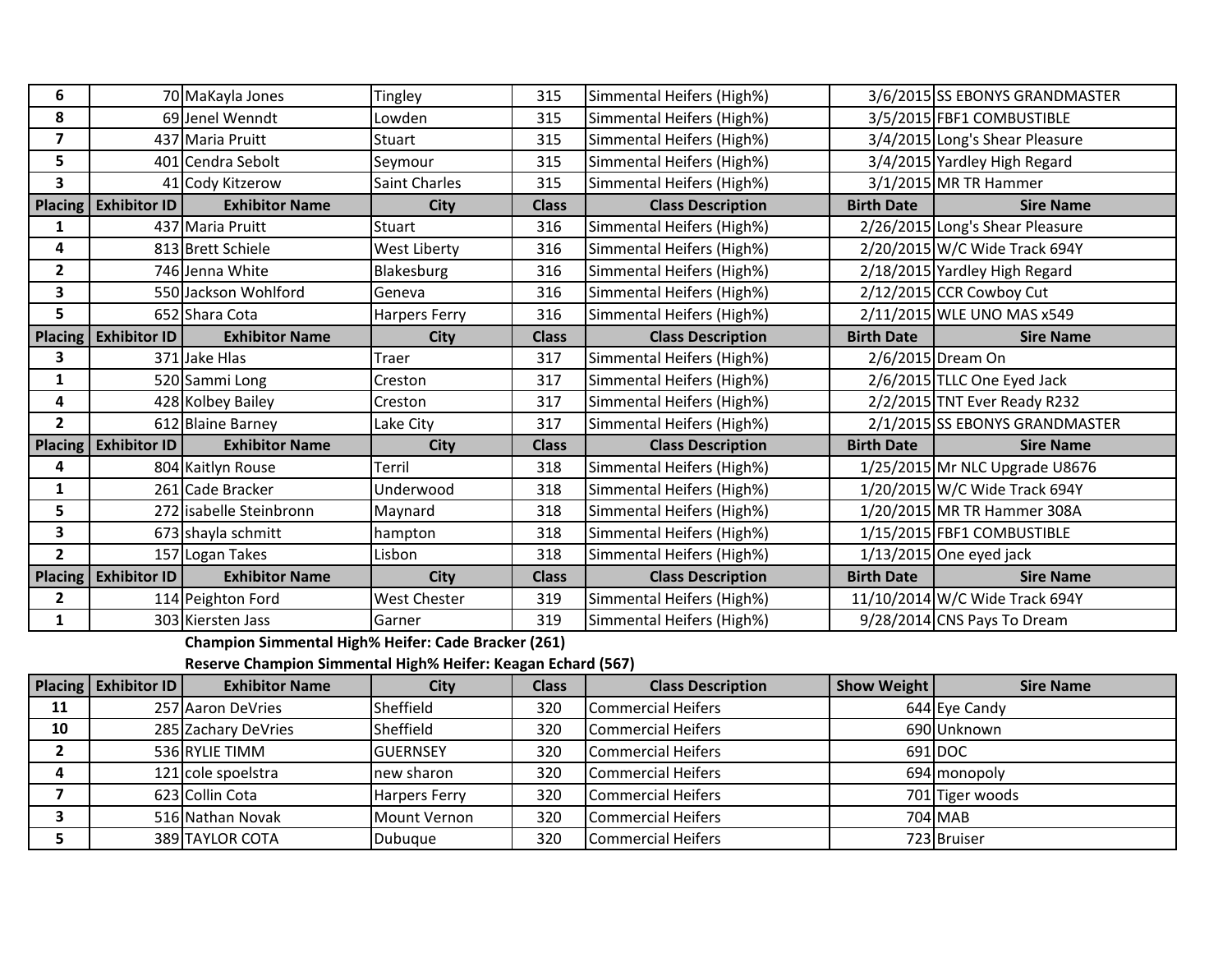| 8                       |                        | 364 Connor Noteboom     | <b>Grundy Center</b> | 320          | <b>Commercial Heifers</b> |             | 725 BIM                 |
|-------------------------|------------------------|-------------------------|----------------------|--------------|---------------------------|-------------|-------------------------|
| $\mathbf{1}$            |                        | 225 Maggi Bjustrom      | Minburn              | 320          | <b>Commercial Heifers</b> |             | 726 W/C No Remorse 763T |
| 6                       |                        | 11 Molly Chapman        | Tipton               | 320          | <b>Commercial Heifers</b> |             | 727 Afterhours          |
| 9                       |                        | 795 Joey Oathoudt       | nodaway              | 320          | <b>Commercial Heifers</b> |             | 727 unstoppable         |
| <b>Placing</b>          | Exhibitor ID           | <b>Exhibitor Name</b>   | <b>City</b>          | <b>Class</b> | <b>Class Description</b>  | Show Weight | <b>Sire Name</b>        |
| 9                       |                        | 371 Jake Hlas           | Traer                | 321          | <b>Commercial Heifers</b> |             | 730 MAB                 |
| 4                       |                        | 689 Garrett Ehrens      | <b>Jnderwood</b>     | 321          | <b>Commercial Heifers</b> |             | 730 EFC Doug            |
| 12                      |                        | 652 Shara Cota          | <b>Harpers Ferry</b> | 321          | <b>Commercial Heifers</b> |             | 732 First impression    |
| 6                       |                        | 463 Ethan Evans         | Humeston             | 321          | <b>Commercial Heifers</b> |             | 737 MAB                 |
| $\overline{\mathbf{z}}$ |                        | 278 Lacey Homan         | Bellevue             | 321          | <b>Commercial Heifers</b> |             | 752 Walks alone         |
| 11                      |                        | 577 Diezel Fuelling     | Monona               | 321          | <b>Commercial Heifers</b> |             | 753 Dakota Gold         |
| $\mathbf{1}$            |                        | 374 Cooper Kabela       | west branch          | 321          | <b>Commercial Heifers</b> |             | 756 Starburst           |
| $\overline{2}$          |                        | 352 ALEX COTA           | Dubuque              | 321          | <b>Commercial Heifers</b> |             | $756$ mab               |
| 8                       |                        | 237 Brant Will          | Wiota                | 321          | <b>Commercial Heifers</b> |             | 761 Bottoms Up          |
| 10                      |                        | 518 Payton Rivera       | Durant               | 321          | <b>Commercial Heifers</b> |             | 762 MAB                 |
| 5                       |                        | 667 Lyle Tucker Jackson | Waukon               | 321          | <b>Commercial Heifers</b> |             | 762 Steel Force         |
| 3                       |                        | 214 Chloe Van Vliet     | Otley                | 321          | <b>Commercial Heifers</b> |             | 771 Hard whiskey        |
|                         | Placing   Exhibitor ID | <b>Exhibitor Name</b>   | <b>City</b>          | <b>Class</b> | <b>Class Description</b>  | Show Weight | <b>Sire Name</b>        |
| $\mathbf{2}$            |                        | 769 Trey Kunze          | ute                  | 322          | <b>Commercial Heifers</b> |             | 780 i-80                |
| 12                      |                        | 488 Colby Carlson       | Muscatine            | 322          | <b>Commercial Heifers</b> |             | 782 N/a                 |
| 11                      |                        | 368 Grant Smith         | Leon                 | 322          | <b>Commercial Heifers</b> |             | 791 Monopoly Money      |
| $\overline{\mathbf{z}}$ |                        | 404 Colton Harken       | Aplington            | 322          | <b>Commercial Heifers</b> |             | 792 Smoke and Mirrors   |
| 9                       |                        | 253 Lauren Bayer        | Albia                | 322          | <b>Commercial Heifers</b> |             | 793 Monopoly Money      |
| 8                       |                        | 113 Paul Johnston       | Creston              | 322          | <b>Commercial Heifers</b> |             | 794 Hard Candy          |
| 5                       |                        | 791 David Bayliss       | Riverside            | 322          | <b>Commercial Heifers</b> |             | 802 Big Iron            |
| $\mathbf{1}$            |                        | 269 Brooklyn Curtin     | Oxford               | 322          | <b>Commercial Heifers</b> |             | 803 Paradox             |
| 3                       |                        | 661 Ben Gardewine       | Rolfe                | 322          | <b>Commercial Heifers</b> |             | 803 Monopoly            |
| $\boldsymbol{6}$        |                        | 102 ryan henshaw        | centerville          | 322          | <b>Commercial Heifers</b> |             | 804 surround sound      |
| 10                      |                        | 604 Saje Ites           | Alden                | 322          | <b>Commercial Heifers</b> |             | 809 MAB                 |
| 4                       |                        | 374 Cooper Kabela       | west branch          | 322          | <b>Commercial Heifers</b> |             | 812 Monopoly            |

**Champion Division I Commercial Heifer: Brooklyn Curtin (269)**

**Reserve Champion Division I Commercial Heifer: Maggi Bjustrom (225)**

|    | Placing   Exhibitor ID | <b>Exhibitor Name</b> | <b>City</b> | <b>Class</b> | <b>Class Description</b>  | <b>Show Weight</b> | <b>Sire Name</b> |
|----|------------------------|-----------------------|-------------|--------------|---------------------------|--------------------|------------------|
| -- |                        | 444 Rylee Glawe       | Farmersburg | 323          | Commercial Heifers        |                    | 815 Monopoly     |
|    |                        | 79 Jaden Anderson     | Decorah     | 323          | <b>Commercial Heifers</b> | 824 180            |                  |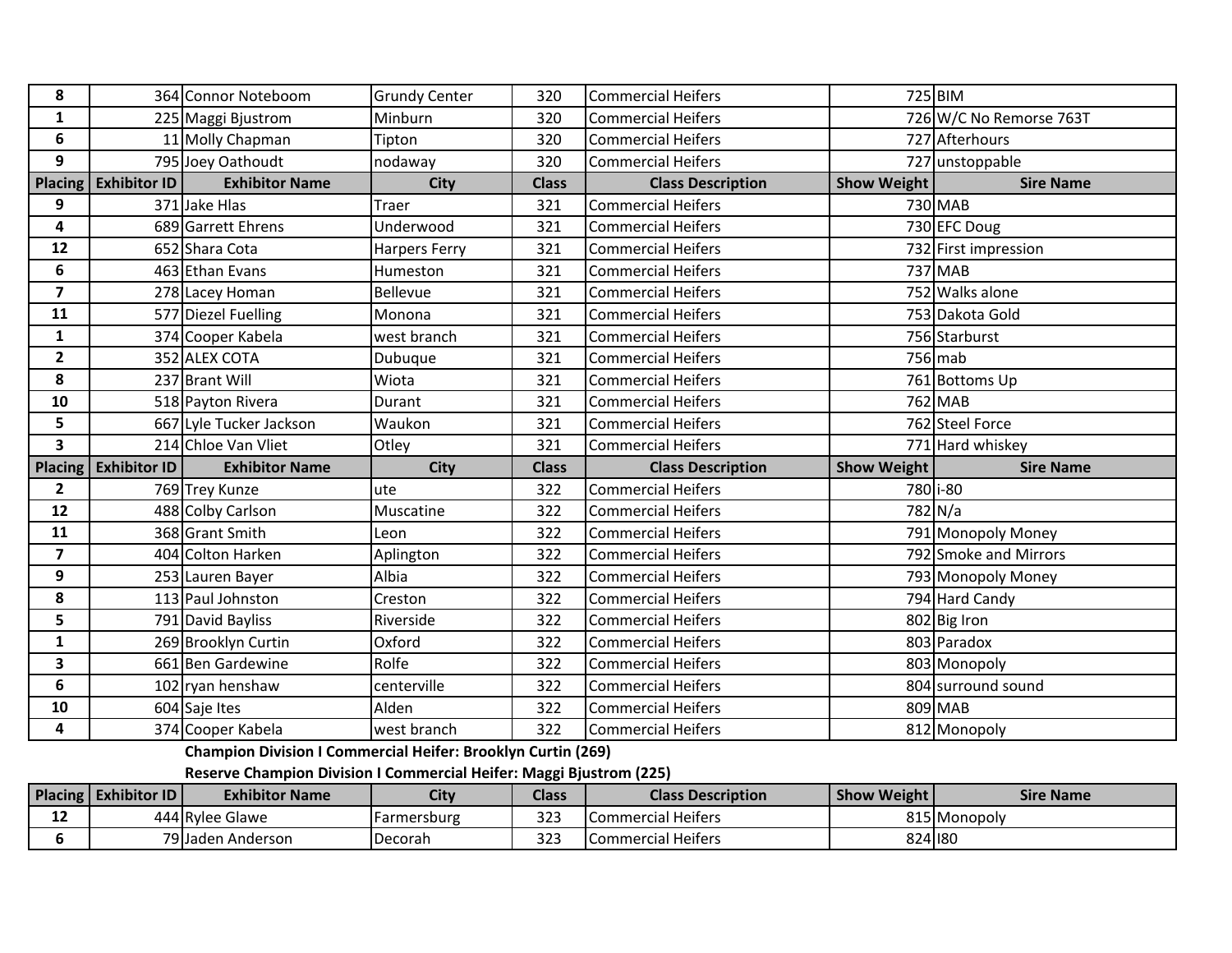| $\overline{2}$          |                     | 728 Brady Hamilton      | Chariton              | 323          | <b>Commercial Heifers</b> |                    | 824 Lone Ranger             |
|-------------------------|---------------------|-------------------------|-----------------------|--------------|---------------------------|--------------------|-----------------------------|
| 11                      |                     | 581 Madison Sylvester   | St. Olaf              | 323          | <b>Commercial Heifers</b> |                    | 825 monopoly                |
| 9                       |                     | 290 Elijah Kaiser       | Garrison              | 323          | <b>Commercial Heifers</b> |                    | 826 Affliction              |
| 8                       |                     | 305 Matt Colbert        | Riverside             | 323          | <b>Commercial Heifers</b> |                    | 830 Bandwagons              |
| 5                       |                     | 370 Jacob Koppen        | Lakota                | 323          | <b>Commercial Heifers</b> |                    | 831 American Made           |
| 4                       |                     | 762 Rylee Conrad        | Bennett               | 323          | <b>Commercial Heifers</b> |                    | 836 Northern improvement    |
| $\mathbf{3}$            |                     | 63 Wyatt McCarty        | Albia                 | 323          | <b>Commercial Heifers</b> |                    | 837 Monopoly                |
| $\mathbf{1}$            |                     | 435 Madison McCullough  | Allerton              | 323          | <b>Commercial Heifers</b> |                    | 838 LKC CHAOS               |
| 10                      |                     | 206 Tayler Luzum        | Fort Atkinson         | 323          | <b>Commercial Heifers</b> |                    | 839 Lombardi                |
| $\overline{\mathbf{z}}$ |                     | 29 Mcklain Jorgensen    | <b>Guthrie Center</b> | 323          | <b>Commercial Heifers</b> |                    | 842 Dakota Gold             |
| 13                      |                     | 78 Jacob Smith          | Newton                | 323          | <b>Commercial Heifers</b> |                    | 843 RST Times A Wastin 0124 |
| Placing                 | <b>Exhibitor ID</b> | <b>Exhibitor Name</b>   | <b>City</b>           | <b>Class</b> | <b>Class Description</b>  | Show Weight        | <b>Sire Name</b>            |
| 1                       |                     | 709 Jax Pryor           | woodbine              | 324          | <b>Commercial Heifers</b> |                    | 846 hawkeye                 |
| 10                      |                     | 185 Makenna Simons      | Carroll               | 324          | <b>Commercial Heifers</b> |                    | 847 Believe In Me           |
| 8                       |                     | 345 preston pettit      | prole                 | 324          | <b>Commercial Heifers</b> |                    | 848 Man Among Boys          |
| 5                       |                     | 716 Leah Evans          | Washington            | 324          | <b>Commercial Heifers</b> |                    | 848 PVF Insight             |
| $\overline{\mathbf{z}}$ |                     | 766 Thomas Welch        | Denison               | 324          | <b>Commercial Heifers</b> |                    | 848 Monopoly                |
| $\overline{2}$          |                     | 645 Micayla Christopher | Decorah               | 324          | <b>Commercial Heifers</b> |                    | 851 Strictly Business       |
| 6                       |                     | 243 Briar L Klaver      | Woolstock             | 324          | <b>Commercial Heifers</b> |                    | 857 Thriller                |
| 4                       |                     | 374 Cooper Kabela       | west branch           | 324          | <b>Commercial Heifers</b> |                    | 857 Lone Ranger             |
| 9                       |                     | 328 Drake Hall          | rose hill             | 324          | <b>Commercial Heifers</b> |                    | 858 Mab                     |
| 11                      |                     | 382 Natalie R Pins      | Farley                | 324          | <b>Commercial Heifers</b> |                    | 858 SVA Final Answer        |
| $\mathbf{3}$            |                     | 545 Cauy Bickel         | Diagonal              | 324          | <b>Commercial Heifers</b> |                    | 860 Monopoly                |
| <b>Placing</b>          | <b>Exhibitor ID</b> | <b>Exhibitor Name</b>   | <b>City</b>           | <b>Class</b> | <b>Class Description</b>  | <b>Show Weight</b> | <b>Sire Name</b>            |
| 6                       |                     | 603 Ryan Olson          | Calamus               | 325          | <b>Commercial Heifers</b> |                    | 862 Dr. Oz                  |
| $\mathbf{1}$            |                     | 362 Callie DeVore       | Seymour               | 325          | <b>Commercial Heifers</b> |                    | 872 Who Made Who 411F 1CM   |
| $\mathbf{3}$            |                     | 705 Chance Malone       | Morning sun           | 325          | <b>Commercial Heifers</b> |                    | 872 American Idol           |
| 9                       |                     | 134 Andrew Sharff       | Maynard               | 325          | <b>Commercial Heifers</b> |                    | 878 Surround Sound          |
| $\overline{\mathbf{z}}$ |                     | 361 Brandon Van Wyk     | Grinnell              | 325          | <b>Commercial Heifers</b> |                    | 881 Monopoly                |
| 5 <sup>1</sup>          |                     | 544 Cassidy Moore       | Lisbon                | 325          | <b>Commercial Heifers</b> |                    | 881 Monopoly                |
| 13                      |                     | 651 Peyton Fisher       | Muscatine             | 325          | <b>Commercial Heifers</b> |                    | 882 Jayh- Dr. Proctor       |
| 12                      |                     | 549 Emma Findlow        | Prairie City          | 325          | <b>Commercial Heifers</b> |                    | 884 General Lee             |
| 4                       |                     | 359 Ava Adamson         | Creston               | 325          | <b>Commercial Heifers</b> |                    | 887 Carnac Son              |
| 10                      |                     | 462 Tucker Erwin        | Underwood             | 325          | <b>Commercial Heifers</b> |                    | 888 PayDay                  |
| 8                       |                     | 606 Shealin Wiemann     | Maquoketa             | 325          | <b>Commercial Heifers</b> |                    | 890 Angus                   |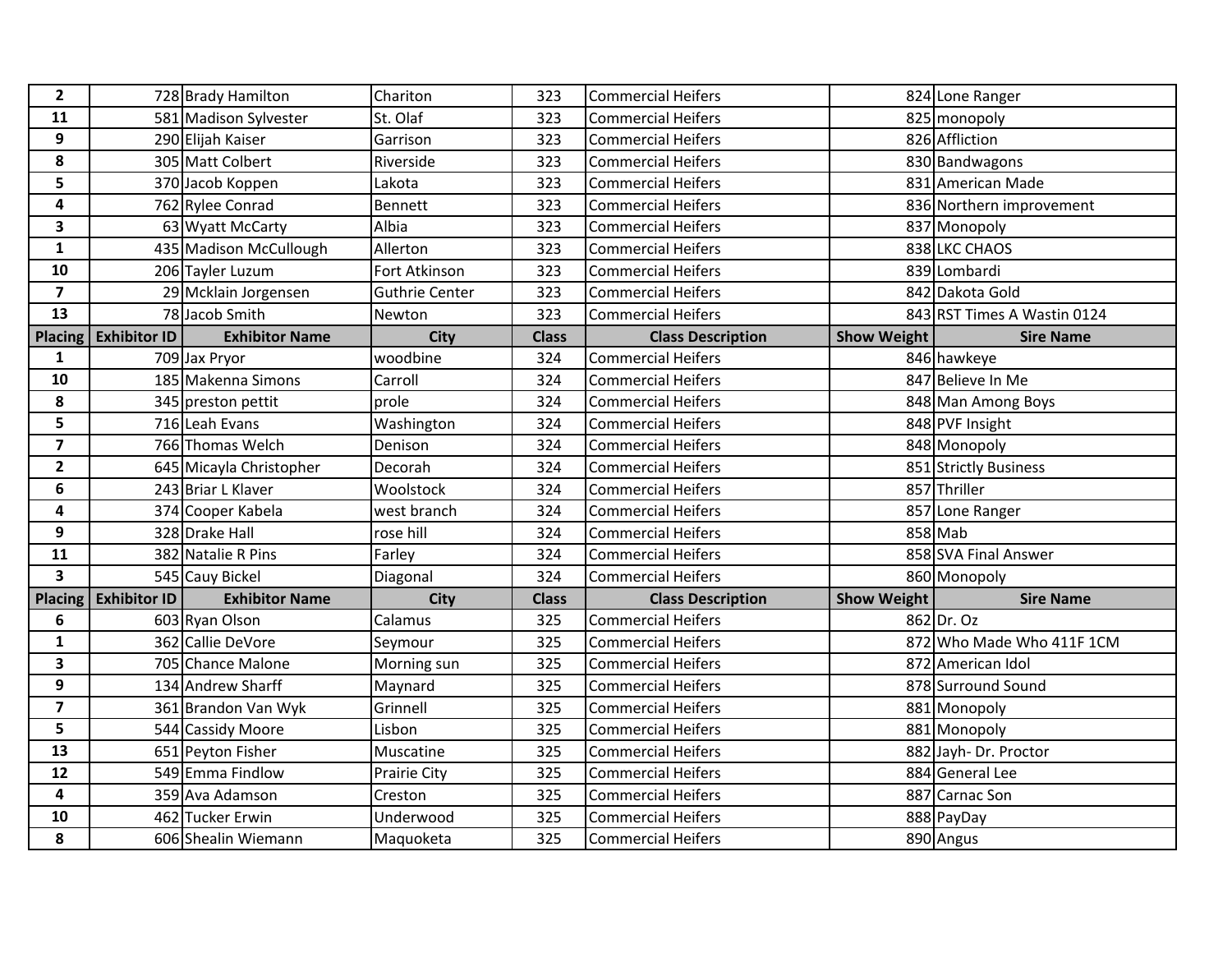| 11                      |                      | 165 Cassie Cota                                                             | Durgano              | 325          | Commercial Heifers        |                    | 892 MAB                        |
|-------------------------|----------------------|-----------------------------------------------------------------------------|----------------------|--------------|---------------------------|--------------------|--------------------------------|
| $\overline{2}$          |                      | 402 Clara Ballanger                                                         | Moravia              | 325          | <b>Commercial Heifers</b> |                    | 892 1-80                       |
|                         |                      | <b>Champion Division II Commercial Heifer: Madison McCullough (435)</b>     |                      |              |                           |                    |                                |
|                         |                      | <b>Reserve Champion Division II Commercial Heifer: Brady Hamilton (728)</b> |                      |              |                           |                    |                                |
| <b>Placing</b>          | <b>Exhibitor ID</b>  | <b>Exhibitor Name</b>                                                       | City                 | <b>Class</b> | <b>Class Description</b>  | <b>Show Weight</b> | <b>Sire Name</b>               |
| 9                       |                      | 547 Courtney Vondracek                                                      | Fairfax              | 326          | <b>Commercial Heifers</b> |                    | 898 Ready 2 Roll               |
| 8                       |                      | 54 Jessica Wurzer                                                           | Waucoma              | 326          | <b>Commercial Heifers</b> |                    | 899 Mr DNC Up North            |
| $\overline{\mathbf{4}}$ |                      | 289 Dawson Minor                                                            | <b>Bondurant</b>     | 326          | <b>Commercial Heifers</b> |                    | 901 HETN NO Worries 138Z       |
| $\mathbf{3}$            |                      | 179 Brynn Nickle                                                            | Clearfield           | 326          | <b>Commercial Heifers</b> |                    | 902 General Lee                |
| 5                       |                      | 544 Cassidy Moore                                                           | Lisbon               | 326          | <b>Commercial Heifers</b> |                    | 902 Monopoly                   |
| $\boldsymbol{6}$        |                      | 184 Kyle Andrews                                                            | Allerton             | 326          | <b>Commercial Heifers</b> |                    | 906 MAB                        |
| $\overline{2}$          |                      | 706 Dalton Birchmier                                                        | Maxwell              | 326          | <b>Commercial Heifers</b> |                    | 907 Monopoly                   |
| 12                      |                      | 83 Jenna Smith                                                              | Newton               | 326          | <b>Commercial Heifers</b> |                    | 914 JB LCC Quagmire 506        |
| $\mathbf{1}$            |                      | 450 AJ Grimm                                                                | Deep River           | 326          | <b>Commercial Heifers</b> |                    | 915 Drivin 80                  |
| 10                      |                      | 443 Rachel Clark                                                            | <b>Grand Mound</b>   | 326          | <b>Commercial Heifers</b> |                    | 916 Monopoly                   |
| 11                      |                      | 780 Kaleb Miller                                                            | Lacona               | 326          | <b>Commercial Heifers</b> |                    | 921 PVF Windfall SCC9005       |
| $\overline{\mathbf{z}}$ |                      | 681 Bode Druckenmiller                                                      | Chariton             | 326          | <b>Commercial Heifers</b> |                    | 923 Dakota gold                |
| <b>Placing</b>          | <b>Exhibitor ID</b>  | <b>Exhibitor Name</b>                                                       | <b>City</b>          | <b>Class</b> | <b>Class Description</b>  | <b>Show Weight</b> | <b>Sire Name</b>               |
| $\mathbf{2}$            |                      | 663 Jentry Johnson                                                          | Maquoketa            | 327          | <b>Commercial Heifers</b> |                    | 926   Believe                  |
| $\mathbf{1}$            |                      | 655 truman Chamness                                                         | blairsburg           | 327          | <b>Commercial Heifers</b> |                    | 927 monopoly                   |
|                         |                      |                                                                             |                      |              |                           |                    |                                |
| 12                      |                      | 532 Kade Christensen                                                        | Hamlin               | 327          | <b>Commercial Heifers</b> |                    | 927 Heat Wave Son              |
| 4                       |                      | 659 Zach Armstrong                                                          | Albia                | 327          | <b>Commercial Heifers</b> |                    | 927 Monopoly                   |
| 9                       |                      | 616 Bryce Van Ryswyk                                                        | <b>Baxter</b>        | 327          | <b>Commercial Heifers</b> |                    | 932 Ar Su Lu Tonic             |
| 6                       |                      | 594 Erik Darrington                                                         | Underwood            | 327          | <b>Commercial Heifers</b> |                    | 938 Monopoly                   |
| $\overline{\mathbf{3}}$ |                      | 64 Dustin Lund                                                              | corning              | 327          | <b>Commercial Heifers</b> |                    | $943$ MAB                      |
| 5                       |                      | 82 jaynie ferrari                                                           | Dayton               | 327          | <b>Commercial Heifers</b> |                    | 944 Monopoly                   |
| $\overline{\mathbf{z}}$ |                      | 590 Chad Klein                                                              | Dunlap               | 327          | <b>Commercial Heifers</b> |                    | 949 Monopoly                   |
| 11                      |                      | 364 Connor Noteboom                                                         | <b>Grundy Center</b> | 327          | <b>Commercial Heifers</b> |                    | 950 monopoly                   |
| 10                      |                      | 660 Ailee Langdon                                                           | Anamosa              | 327          | <b>Commercial Heifers</b> |                    | 952 Monopoly                   |
| 8                       |                      | 674 tate schmitt                                                            | hampton              | 327          | <b>Commercial Heifers</b> |                    | 954 EYE CANDY                  |
| scratch                 |                      | 53 Avery Bennett                                                            | Richland             | 327          | <b>Commercial Heifers</b> |                    | 968 The Beast                  |
|                         | Placing Exhibitor ID | <b>Exhibitor Name</b>                                                       | <b>City</b>          | <b>Class</b> | <b>Class Description</b>  | <b>Show Weight</b> | <b>Sire Name</b>               |
| $\overline{\mathbf{z}}$ |                      | 347 Taylor Klein                                                            | Dunlap               | 328          | <b>Commercial Heifers</b> |                    | 969 ASHW WHO DA MAN (P 297815) |
| $\mathbf{1}$            |                      | 293 Haley Dodge                                                             | Terril               | 328          | <b>Commercial Heifers</b> |                    | 971 RGRS SRG Two Step 20Z ET   |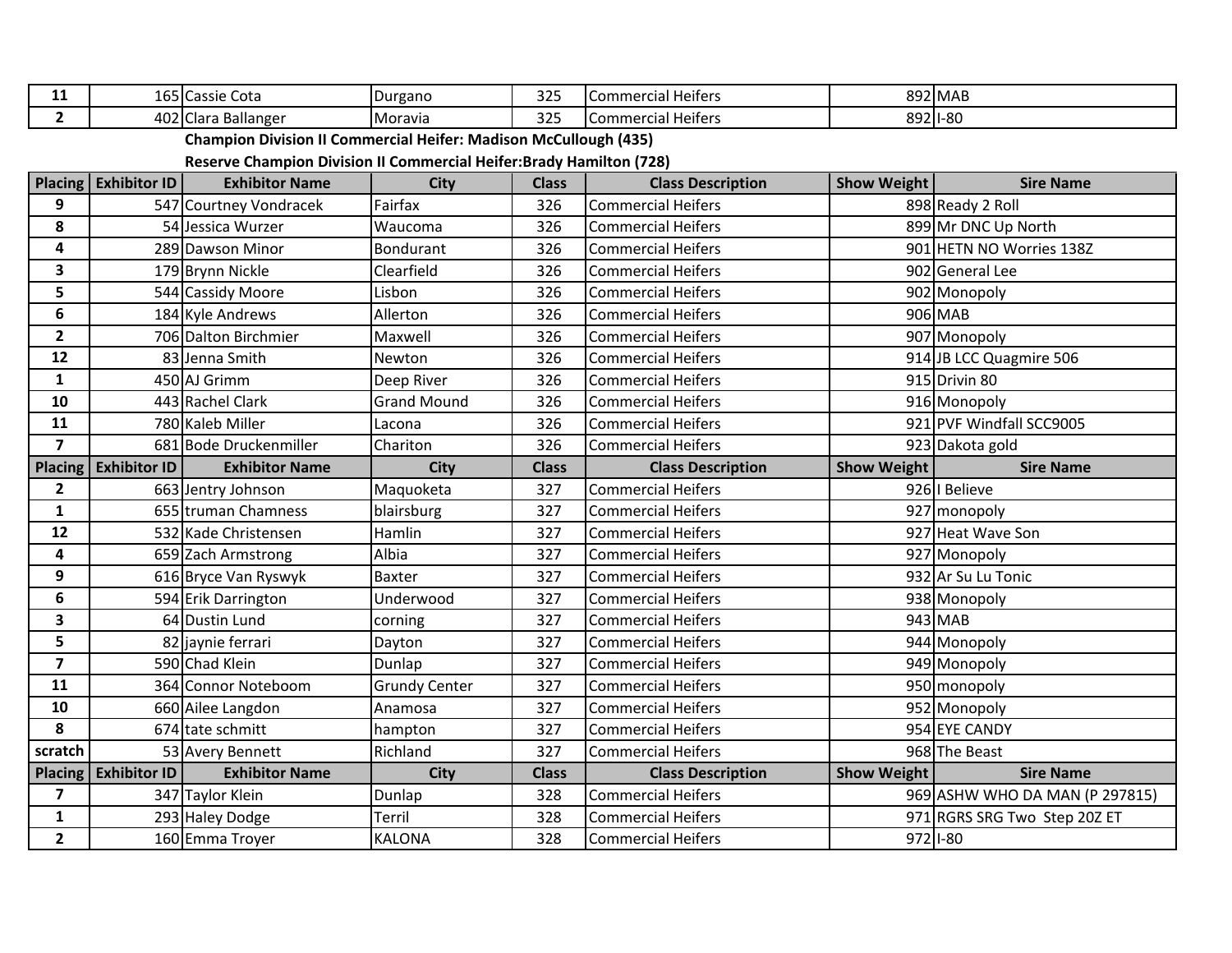| 6       |                        | 145 Jaxson Frye       | Independence          | 328          | Commercial Heifers       |                    | 974 Brilliance            |
|---------|------------------------|-----------------------|-----------------------|--------------|--------------------------|--------------------|---------------------------|
| 4       |                        | 657 Tyler Loudon      | Creston               | 328          | Commercial Heifers       |                    | 985 Frisky Whiskey        |
| 5       |                        | 227 Morgan Snyder     | Bloomfield            | 328          | Commercial Heifers       |                    | 991 Monopoly              |
| 3       |                        | 261 Cade Bracker      | Underwood             | 328          | Commercial Heifers       |                    | 1,007 EXAR Tryon          |
|         | Placing   Exhibitor ID | <b>Exhibitor Name</b> | City                  | <b>Class</b> | <b>Class Description</b> | <b>Show Weight</b> | <b>Sire Name</b>          |
| scratch |                        | 639 Kassidy Bremer    | Redfield              | 329          | Commercial Heifers       |                    | 1,026 Monopoly            |
| 4       |                        | 668 Macy Killmer      | Perry                 | 329          | Commercial Heifers       |                    | 1,026 Man among boys      |
| 8       |                        | 351 Alayna Murphy     | <b>Council Bluffs</b> | 329          | Commercial Heifers       | $1,027$ X          |                           |
| 3       |                        | 764 Shawn Sullivan    | Woodbine              | 329          | Commercial Heifers       |                    | $1,027$ Angus             |
| 5       |                        | 136 Carson Frye       | Independence          | 329          | Commercial Heifers       |                    | 1,044 First Impression    |
|         |                        | 665 Kiley Elder       | Ackworth              | 329          | Commercial Heifers       |                    | 1,086 Dameron First Class |
| 6       |                        | 312 tanner rosdail    | marion                | 329          | Commercial Heifers       |                    | 1,087 brilliance          |
|         |                        | 153 Rachel Weaver     | Garner                | 329          | Commercial Heifers       | $1,125$ I-80       |                           |
|         |                        | 228 Sara Sullivan     | Dunlap                | 329          | Commercial Heifers       |                    | 1,183 Who Da Man          |

**Champion Division III Commercial Heifer: Kiley Elder (665)**

**Reserve Champion Division III Commercial Heifer: Sara Sullivan (228)**

**Champion Division Commercial Heifer: Madison McCullough Reserve Champion Division Commercial Heifer: Brooklyn Curtin**

## **Top 5 Heifers**

|  | 96 Maddy Udell      | Sioux City    | 130 | Angus Heifers                       | 1/5/2015 EXG RS First Rate S903 R3 |
|--|---------------------|---------------|-----|-------------------------------------|------------------------------------|
|  | 228 Sara Sullivan   | Dunlap        | 309 | <b>Foundation Simmental Heifers</b> | 1/5/2015 Silveras Style 9303       |
|  | 788 Abby Collison   | Rockwell City | 130 | Angus Heifers                       | 1/1/2015 Dameron first class       |
|  | 214 Chloe Van Vliet | Otlev         | 105 | Mainetainer Heifers                 | 3/12/2015 Bc lookout               |
|  | 261 Cade Bracker    | Underwood     | 318 | Simmental Heifers (High%)           | 1/20/2015 W/C Wide Track 694Y      |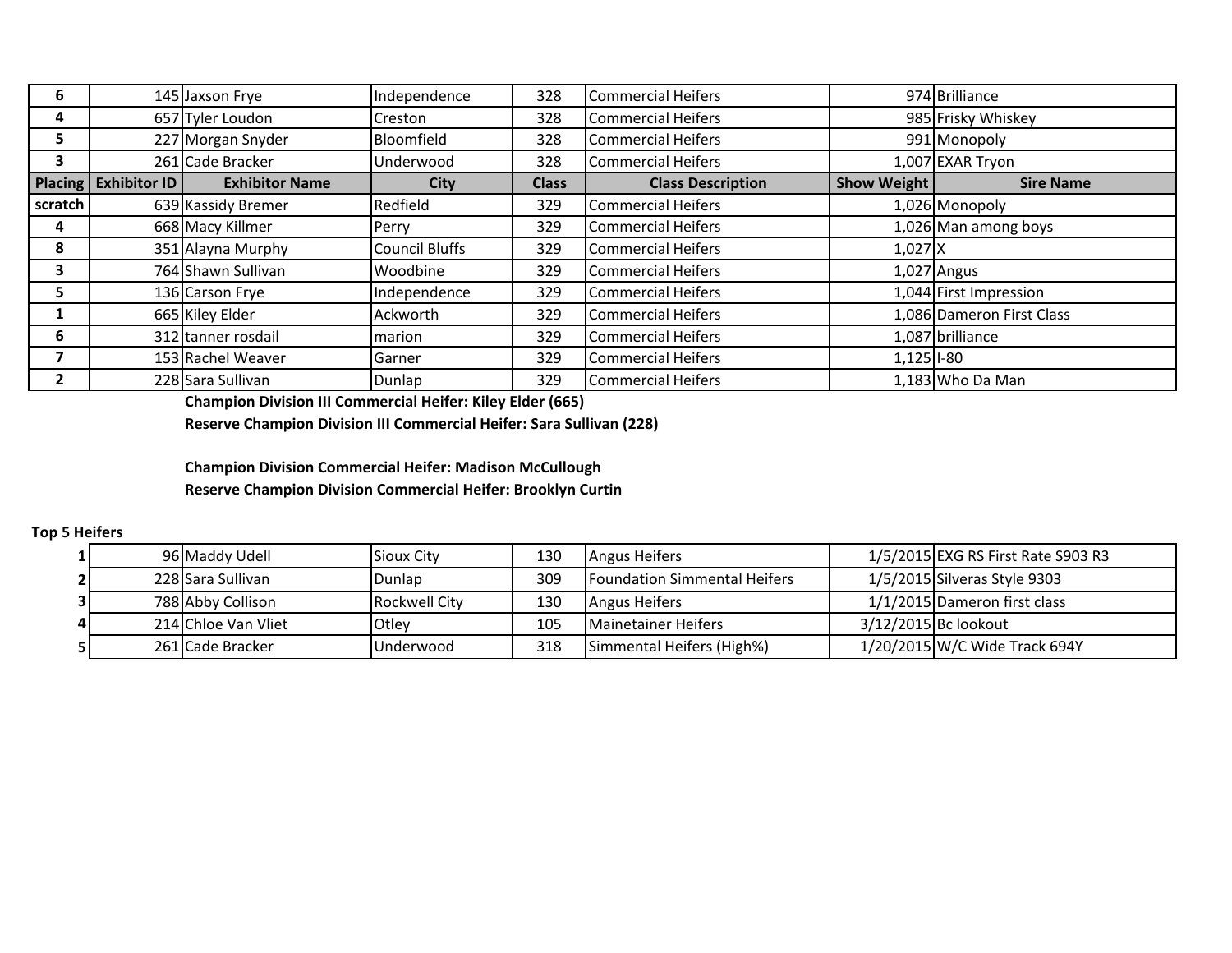## **Sunday Market Animals**

| <b>Placing</b>          | <b>Exhibitor ID</b> | <b>Exhibitor Name</b>      | <b>City</b>             | <b>Class</b> | <b>Class Description</b> | <b>Sire Name</b>      | <b>Show Weight</b> |
|-------------------------|---------------------|----------------------------|-------------------------|--------------|--------------------------|-----------------------|--------------------|
| 11                      |                     | 72 cloie bruce             | emerson                 | 400          | <b>Crossbred Steers</b>  | steer                 | 637                |
| 13                      |                     | 526 Zach Jamison           | Colo                    | 400          | <b>Crossbred Steers</b>  | <b>Texas Tornado</b>  | 656                |
| 8                       |                     | 88 Alex Hoffman            | Clarence                | 400          | <b>Crossbred Steers</b>  | Unknown               | 676                |
| $\overline{\mathbf{5}}$ |                     | 116 Peyton Gaul            | <b>Strawberry Point</b> | 400          | <b>Crossbred Steers</b>  | <b>Walks Alone</b>    | 711                |
| 10                      |                     | 682 Briar Fisher           | Villisca                | 400          | <b>Crossbred Steers</b>  | Jesse James           | 719                |
| 3                       |                     | 7 Kerrigan Hatch           | Gladbrook               | 400          | <b>Crossbred Steers</b>  | Monopoly              | 724                |
| 6                       |                     | 239 Claire Christensen     | Royal                   | 400          | <b>Crossbred Steers</b>  | Monopoly              | 732                |
| 9                       |                     | 547 Courtney Vondracek     | Fairfax                 | 400          | <b>Crossbred Steers</b>  | Monopoly              | 756                |
| $\mathbf{2}$            |                     | 13 Jenna Funke             | Manchester              | 400          | <b>Crossbred Steers</b>  | Walk This Way         | 760                |
| $\overline{\mathbf{z}}$ |                     | 119 Ava Henningsen         | Ames                    | 400          | <b>Crossbred Steers</b>  | Believe In Me         | 762                |
| 12                      |                     | 429 Kole Beik              | Muscatine               | 400          | <b>Crossbred Steers</b>  | Man Among Boys        | 762                |
| $\mathbf{1}$            |                     | 203 Jovi Evans             | Washington              | 400          | <b>Crossbred Steers</b>  | Monopoloy Money       | 763                |
| 4                       |                     | 679 Aaron Suhr             | waukee                  | 400          | <b>Crossbred Steers</b>  | unknown               | 766                |
| <b>Placing</b>          | <b>Exhibitor ID</b> | <b>Exhibitor Name</b>      | City                    | <b>Class</b> | <b>Class Description</b> | <b>Sire Name</b>      | <b>Show Weight</b> |
| 10                      |                     | 566 Kailee Marshek         | Iowa City               | 401          | <b>Crossbred Steers</b>  | 180                   | 770                |
| 8                       |                     | 59 Natalie Koepke          | Waverly                 | 401          | <b>Crossbred Steers</b>  | Daddy of em all       | 773                |
| 11                      |                     | 111 Marcus Gaul            | <b>Strawberry Point</b> | 401          | <b>Crossbred Steers</b>  | Man Among Boys        | 777                |
| 5                       |                     | 249 Joselyn Abell          | Sigourney               | 401          | <b>Crossbred Steers</b>  | No Limits             | 785                |
| 3                       |                     | 669 Madsen Lange           | Harlan                  | 401          | <b>Crossbred Steers</b>  | $1 - 67$              | 787                |
| $\overline{\mathbf{z}}$ |                     | 725 Alyssa Scholz          | Muscatine               | 401          | <b>Crossbred Steers</b>  | Peer Pressure         | 789                |
| 9                       |                     | 793 Ethan Moore            | Huxley                  | 401          | <b>Crossbred Steers</b>  | Monopoly              | 790                |
| $\mathbf{2}$            |                     | 556 Sydney Lovrien         | Clarksville             | 401          | <b>Crossbred Steers</b>  | Monopoly              | 792                |
| 4                       |                     | 37 Jamien Moore            | Lisbon                  | 401          | <b>Crossbred Steers</b>  | Monopoly              | 793                |
| $\mathbf{1}$            |                     | 198 Rhylee Rodgers         | searsboro               | 401          | <b>Crossbred Steers</b>  | smokin bob            | 793                |
| 6                       |                     | 699 Ethan Thimmes          | Mechanicsville          | 401          | <b>Crossbred Steers</b>  | Eye Candy             | 793                |
| <b>Placing</b>          | <b>Exhibitor ID</b> | <b>Exhibitor Name</b>      | City                    | <b>Class</b> | <b>Class Description</b> | <b>Sire Name</b>      | <b>Show Weight</b> |
| 9                       |                     | 548 Elizabeth Garcia Holty | Decorah                 | 402          | <b>Crossbred Steers</b>  | No Surprise           | 795                |
| $\mathbf{1}$            |                     | 538 Ainsley Lovrien        | Clarksville             | 402          | <b>Crossbred Steers</b>  | Monopoly              | 796                |
| $\overline{2}$          |                     | 675 Taylor Jackson         | Waukon                  | 402          | <b>Crossbred Steers</b>  | heatwave              | 797                |
| $\overline{10}$         |                     | 108 Katie Johnson          | Allison                 | 402          | <b>Crossbred Steers</b>  | <b>MAB</b>            | 800                |
| $\overline{ }$          |                     | 374 Cooper Kabela          | west branch             | 402          | <b>Crossbred Steers</b>  | <b>MAB</b>            | 804                |
| 8                       |                     | 585 Tallen Myers           | Villisca                | 402          | <b>Crossbred Steers</b>  | Walks This Way        | 804                |
| scratch                 |                     | 135 Anna Friesth           | Adel                    | 402          | <b>Crossbred Steers</b>  | <b>Crossbred Bull</b> | 805                |
| 3                       |                     | 541 Baylee Knop            | Ida Grove               | 402          | <b>Crossbred Steers</b>  | Man Amoungst Boys     | 805                |
| 6                       |                     | 95 Logan Hoffman           | Clarence                | 402          | <b>Crossbred Steers</b>  | crossbred             | 807                |
| 4                       |                     | 80 James Garner            | Mechanicsville          | 402          | <b>Crossbred Steers</b>  | $I-80$                | 816                |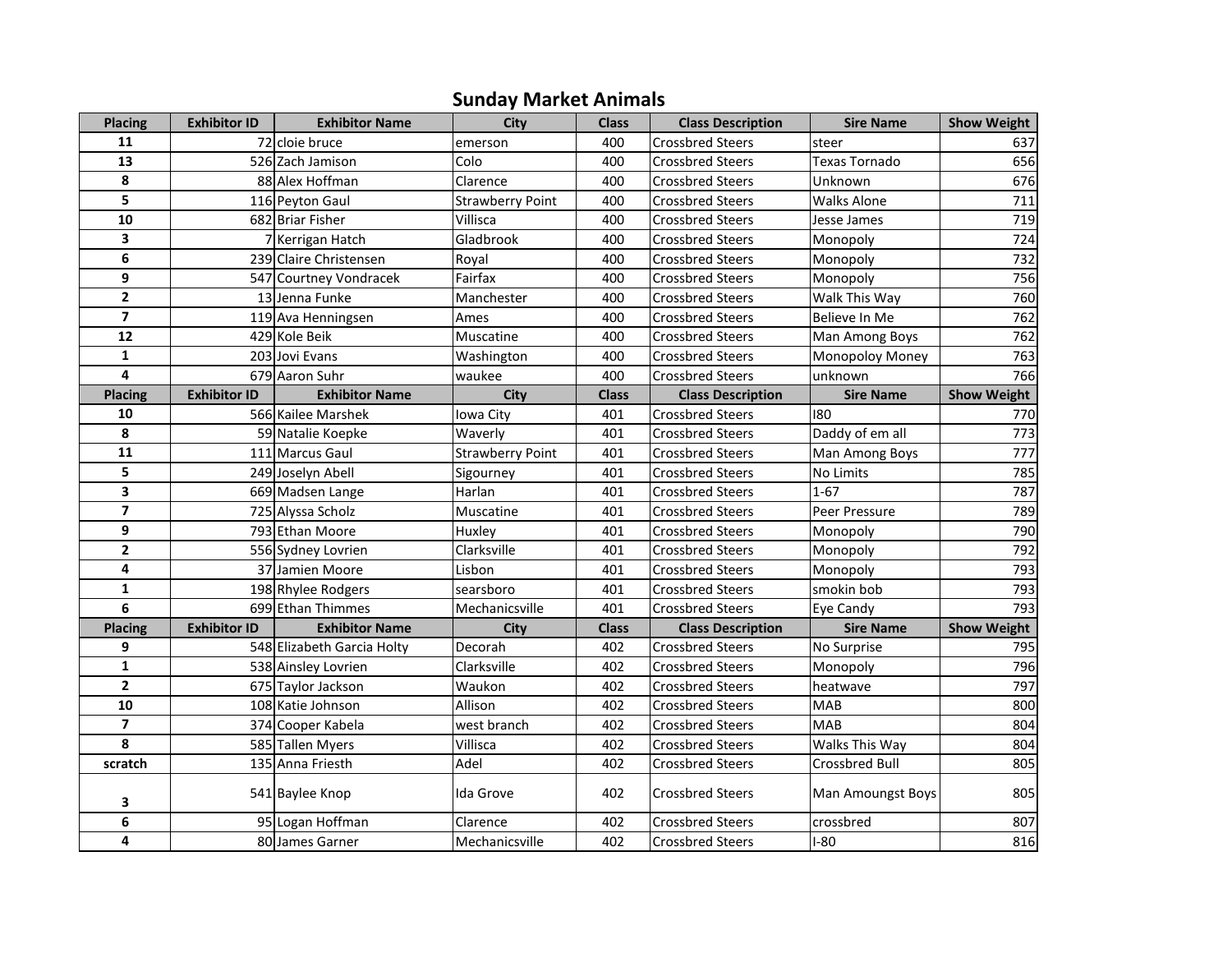| 5                       |                     | 586 Brady Edge                                                    | West Branch           | 402          | <b>Crossbred Steers</b>  | Man Among Boys         | 819                |
|-------------------------|---------------------|-------------------------------------------------------------------|-----------------------|--------------|--------------------------|------------------------|--------------------|
| <b>Placing</b>          | <b>Exhibitor ID</b> | <b>Exhibitor Name</b>                                             | City                  | <b>Class</b> | <b>Class Description</b> | <b>Sire Name</b>       | <b>Show Weight</b> |
| 9                       |                     | 130 Ryan Bullerman                                                | Ridgeway              | 403          | <b>Crossbred Steers</b>  | Made 2 Order           | 821                |
| 6                       |                     | 643 Madison Johnson                                               | Aplington             | 403          | <b>Crossbred Steers</b>  | <b>Smoke N Mirrors</b> | 824                |
| 4                       |                     | 310 RyLee German                                                  | ottumwa               | 403          | <b>Crossbred Steers</b>  | rodger that            | 826                |
| 3                       |                     | 692 Kaitie Jimmerson                                              | Adel                  | 403          | <b>Crossbred Steers</b>  | Chain Reaction         | 826                |
| 14                      |                     | 609 Alyssa Tiedt                                                  | Fredericksburg        | 403          | <b>Crossbred Steers</b>  | Lombardi               | 827                |
| 8                       |                     | 469 Logan Evans                                                   | Hugest on             | 403          | <b>Crossbred Steers</b>  | Monopoly Money         | 830                |
| 5                       |                     | 85 Logan Thimmes                                                  | Mechanicsville        | 403          | <b>Crossbred Steers</b>  | gold rush              | 831                |
| $\overline{13}$         |                     | 197 Lindsay Crock                                                 | Mechanicsville        | 403          | <b>Crossbred Steers</b>  | Man amongst boys       | 831                |
| 12                      |                     | 434 Madelyn Beik                                                  | Muscatine             | 403          | <b>Crossbred Steers</b>  | Man Among Boys         | 831                |
| 10                      |                     | 103 Sadie Graham                                                  | Stanton               | 403          | <b>Crossbred Steers</b>  | Unknown                | 833                |
| $\mathbf{1}$            |                     | 126 Hunter Lock                                                   | Packwood              | 403          | <b>Crossbred Steers</b>  | Monopoly               | 833                |
| $\overline{2}$          |                     | 403 Cole Ballanger                                                | Moravia               | 403          | <b>Crossbred Steers</b>  | <b>MAB</b>             | 833                |
| 11                      |                     | 457 Cody Forde                                                    | Decorah               | 403          | <b>Crossbred Steers</b>  | Lombardi               | 833                |
| $\overline{\mathbf{z}}$ |                     | 73 colin bruce                                                    | emerson               | 403          | <b>Crossbred Steers</b>  | steer                  | 834                |
|                         |                     | <b>Champion Division I Crossbred Steer: Rhylee Rodgers (198)</b>  |                       |              |                          |                        |                    |
|                         |                     | Reserve Champion Division I Crossbred Steer: Sydney Lovrien (556) |                       |              |                          |                        |                    |
| <b>Placing</b>          | <b>Exhibitor ID</b> | <b>Exhibitor Name</b>                                             | City                  | <b>Class</b> | <b>Class Description</b> | <b>Sire Name</b>       | <b>Show Weight</b> |
| $\mathbf{1}$            |                     | 481 Ben Bravard                                                   | Jefferson             | 404          | <b>Crossbred Steers</b>  | Monopoly               | 837                |
| 5                       |                     | 92 Joshua Darbyshire                                              | Morning Sun           | 404          | <b>Crossbred Steers</b>  | FU MAN CHU             | 838                |
| 14                      |                     | 685 Coyce Carlson                                                 | Stratford             | 404          | <b>Crossbred Steers</b>  | cross                  | 843                |
| 9                       |                     | 662 Cayson Carlson                                                | Stratford             | 404          | <b>Crossbred Steers</b>  | Cross                  | 843                |
| 10                      |                     | 369 Hunter Poston                                                 | villisca              | 404          | <b>Crossbred Steers</b>  | <b>MAB</b>             | 845                |
| 11                      |                     | 727 Baylee Head                                                   | Derby                 | 404          | <b>Crossbred Steers</b>  | Man Among Boys         | 847                |
| 15                      |                     | 311 Sam Stoner                                                    | Mount Vernon          | 404          | <b>Crossbred Steers</b>  | Affliction             | 848                |
| 13                      |                     | 740 Emily Washington                                              | Elkhart               | 404          | <b>Crossbred Steers</b>  | <b>BELIEVE IN ME</b>   | 850                |
| 12                      |                     | 699 Ethan Thimmes                                                 | Mechanicsville        | 404          | <b>Crossbred Steers</b>  | Ali                    | 851                |
| $\overline{\mathbf{z}}$ |                     | 398 Bailey Ernst                                                  | Bernard               | 404          | <b>Crossbred Steers</b>  | monopoly               | 852                |
| 8                       |                     | 129 Kollyn Buch                                                   | Clarinda              | 404          | <b>Crossbred Steers</b>  | Man Amoung Boys        | 859                |
| $6\phantom{1}6$         |                     | 189 Kaity Berry                                                   | <b>Brooklyn</b>       | 404          | <b>Crossbred Steers</b>  | Monopoly               | 860                |
| $\overline{\mathbf{2}}$ |                     | 29 Mcklain Jorgensen                                              | <b>Guthrie Center</b> | 404          | <b>Crossbred Steers</b>  | monopoly               | 861                |
| 3                       |                     | 256 Wyatt Walden                                                  | New London            | 404          | <b>Crossbred Steers</b>  | <b>BIM</b>             | 864                |
| 4                       |                     | 10 Tyler Pudenz                                                   | <b>Story City</b>     | 404          | <b>Crossbred Steers</b>  | Harlem Shake           | 865                |
| <b>Placing</b>          | <b>Exhibitor ID</b> | <b>Exhibitor Name</b>                                             | City                  | <b>Class</b> | <b>Class Description</b> | <b>Sire Name</b>       | <b>Show Weight</b> |
| 9                       |                     | 66 Leah Crock                                                     | Mechanicsville        | 405          | <b>Crossbred Steers</b>  | Monopoly               | 875                |
| 15                      |                     | 230 Tayler Martins                                                | Monona                | 405          | <b>Crossbred Steers</b>  | <b>NA</b>              | 875                |
| 8                       |                     | 50 Riley Davis                                                    | Corydon               | 405          | <b>Crossbred Steers</b>  | Believe in Me          | 876                |
| 10                      |                     | 547 Courtney Vondracek                                            | Fairfax               | 405          | <b>Crossbred Steers</b>  | MAB                    | 877                |
| 4                       |                     | 625 Dayton Weaver                                                 | Moville               | 405          | <b>Crossbred Steers</b>  | Monopoly               | 880                |

Crossbred Steers Moville 105 AMOVILLE ADS AND MONOPOLY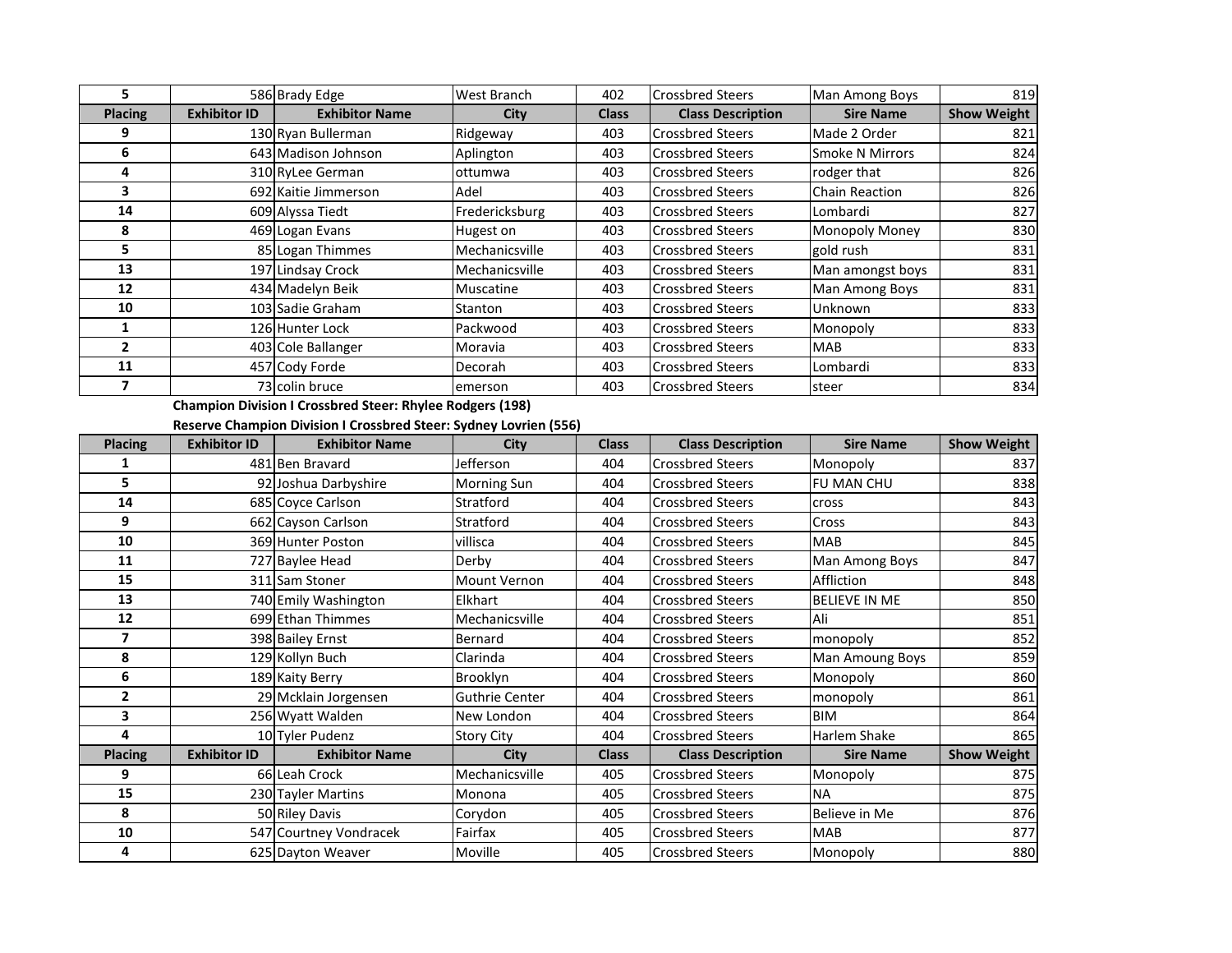| 530 Heath Downing<br>11<br>106 Ellie Johnston<br><b>Crossbred Steers</b><br>405<br>Werewolf<br>Creston<br>595 Ethan Fast<br><b>Crossbred Steers</b><br>unknown<br>14<br>Nodaway<br>405<br>6<br>Burlington<br><b>Crossbred Steers</b><br><b>Walks Alone</b><br>5 Reese Holsteen<br>405<br>$\overline{\mathbf{z}}$<br>672 Shayla Martsching<br>Moulton<br>405<br><b>Crossbred Steers</b><br>Believe In Me<br>5<br>270 Chandler Gannon<br>Wheatland<br>405<br><b>Crossbred Steers</b><br>Monopoly<br>$\overline{\mathbf{3}}$<br><b>BELIEVE</b><br>209 Avery Shalla<br>Riverside<br>405<br><b>Crossbred Steers</b><br>13<br>309 Riley Barr<br>Indianola<br>405<br><b>Crossbred Steers</b><br><b>MONOPOLY</b><br>12<br>647 Nathaniel Gaul<br><b>Strawberry Point</b><br>405<br><b>Crossbred Steers</b><br>Ringer<br>$\overline{2}$<br>640 Kaylin Van Ryswyk<br><b>Baxter</b><br>405<br><b>Crossbred Steers</b><br><b>MAB</b><br><b>Placing</b><br><b>Exhibitor ID</b><br><b>Sire Name</b><br><b>Exhibitor Name</b><br>City<br><b>Class</b><br><b>Class Description</b><br>13<br>168 Dayton Cobb<br><b>Crossbred Steers</b><br>406<br>Aces High<br>Corning<br>11<br>413 Hayden Holdgrafer<br>Bryant<br>406<br><b>Crossbred Steers</b><br><b>MAB</b><br>14<br>176 Tanner Kleppe<br>Bennett<br>406<br><b>Crossbred Steers</b><br>Bojo<br>3<br>483 Braydon Younge<br>Wellman<br>406<br><b>Crossbred Steers</b><br>Outcross<br>8<br>718 mary mcdonough<br><b>Surround Sound</b><br>oelwein<br><b>Crossbred Steers</b><br>406<br>3 Becca Strothman<br>9<br><b>Crossbred Steers</b><br><b>Walks Alone</b><br>New London<br>406<br>4<br>734 Chloe Goretska<br><b>Crossbred Steers</b><br><b>Troy Built</b><br>Corydon<br>406<br>10<br>32 Shelby Dooley<br><b>Promise City</b><br><b>Crossbred Steers</b><br>High Life Lite<br>406<br>12<br><b>Walks Alone</b><br>559 Brooke Benning<br><b>Crossbred Steers</b><br>Hampton<br>406<br>15<br>632 Jack Wiskus<br>Edgewood<br><b>Crossbred Steers</b><br>406<br>Monopoly<br>5<br>486 Clair Lauterbach<br>Van Meter<br>406<br><b>Crossbred Steers</b><br>Believe In Me |                |                  |         |     |                         |            |                    |
|-----------------------------------------------------------------------------------------------------------------------------------------------------------------------------------------------------------------------------------------------------------------------------------------------------------------------------------------------------------------------------------------------------------------------------------------------------------------------------------------------------------------------------------------------------------------------------------------------------------------------------------------------------------------------------------------------------------------------------------------------------------------------------------------------------------------------------------------------------------------------------------------------------------------------------------------------------------------------------------------------------------------------------------------------------------------------------------------------------------------------------------------------------------------------------------------------------------------------------------------------------------------------------------------------------------------------------------------------------------------------------------------------------------------------------------------------------------------------------------------------------------------------------------------------------------------------------------------------------------------------------------------------------------------------------------------------------------------------------------------------------------------------------------------------------------------------------------------------------------------------------------------------------------------------------------------------------------------------------------------------------------------------------------------------------------------------------------------------------|----------------|------------------|---------|-----|-------------------------|------------|--------------------|
|                                                                                                                                                                                                                                                                                                                                                                                                                                                                                                                                                                                                                                                                                                                                                                                                                                                                                                                                                                                                                                                                                                                                                                                                                                                                                                                                                                                                                                                                                                                                                                                                                                                                                                                                                                                                                                                                                                                                                                                                                                                                                                     | $\mathbf{1}$   |                  | Creston | 405 | <b>Crossbred Steers</b> | Monopoly   | 881                |
|                                                                                                                                                                                                                                                                                                                                                                                                                                                                                                                                                                                                                                                                                                                                                                                                                                                                                                                                                                                                                                                                                                                                                                                                                                                                                                                                                                                                                                                                                                                                                                                                                                                                                                                                                                                                                                                                                                                                                                                                                                                                                                     |                |                  |         |     |                         |            | 882                |
|                                                                                                                                                                                                                                                                                                                                                                                                                                                                                                                                                                                                                                                                                                                                                                                                                                                                                                                                                                                                                                                                                                                                                                                                                                                                                                                                                                                                                                                                                                                                                                                                                                                                                                                                                                                                                                                                                                                                                                                                                                                                                                     |                |                  |         |     |                         |            | 882                |
|                                                                                                                                                                                                                                                                                                                                                                                                                                                                                                                                                                                                                                                                                                                                                                                                                                                                                                                                                                                                                                                                                                                                                                                                                                                                                                                                                                                                                                                                                                                                                                                                                                                                                                                                                                                                                                                                                                                                                                                                                                                                                                     |                |                  |         |     |                         |            | 884                |
|                                                                                                                                                                                                                                                                                                                                                                                                                                                                                                                                                                                                                                                                                                                                                                                                                                                                                                                                                                                                                                                                                                                                                                                                                                                                                                                                                                                                                                                                                                                                                                                                                                                                                                                                                                                                                                                                                                                                                                                                                                                                                                     |                |                  |         |     |                         |            | 884                |
|                                                                                                                                                                                                                                                                                                                                                                                                                                                                                                                                                                                                                                                                                                                                                                                                                                                                                                                                                                                                                                                                                                                                                                                                                                                                                                                                                                                                                                                                                                                                                                                                                                                                                                                                                                                                                                                                                                                                                                                                                                                                                                     |                |                  |         |     |                         |            | 885                |
|                                                                                                                                                                                                                                                                                                                                                                                                                                                                                                                                                                                                                                                                                                                                                                                                                                                                                                                                                                                                                                                                                                                                                                                                                                                                                                                                                                                                                                                                                                                                                                                                                                                                                                                                                                                                                                                                                                                                                                                                                                                                                                     |                |                  |         |     |                         |            | 886                |
|                                                                                                                                                                                                                                                                                                                                                                                                                                                                                                                                                                                                                                                                                                                                                                                                                                                                                                                                                                                                                                                                                                                                                                                                                                                                                                                                                                                                                                                                                                                                                                                                                                                                                                                                                                                                                                                                                                                                                                                                                                                                                                     |                |                  |         |     |                         |            | 886                |
|                                                                                                                                                                                                                                                                                                                                                                                                                                                                                                                                                                                                                                                                                                                                                                                                                                                                                                                                                                                                                                                                                                                                                                                                                                                                                                                                                                                                                                                                                                                                                                                                                                                                                                                                                                                                                                                                                                                                                                                                                                                                                                     |                |                  |         |     |                         |            | 889                |
|                                                                                                                                                                                                                                                                                                                                                                                                                                                                                                                                                                                                                                                                                                                                                                                                                                                                                                                                                                                                                                                                                                                                                                                                                                                                                                                                                                                                                                                                                                                                                                                                                                                                                                                                                                                                                                                                                                                                                                                                                                                                                                     |                |                  |         |     |                         |            | 891                |
|                                                                                                                                                                                                                                                                                                                                                                                                                                                                                                                                                                                                                                                                                                                                                                                                                                                                                                                                                                                                                                                                                                                                                                                                                                                                                                                                                                                                                                                                                                                                                                                                                                                                                                                                                                                                                                                                                                                                                                                                                                                                                                     |                |                  |         |     |                         |            | <b>Show Weight</b> |
|                                                                                                                                                                                                                                                                                                                                                                                                                                                                                                                                                                                                                                                                                                                                                                                                                                                                                                                                                                                                                                                                                                                                                                                                                                                                                                                                                                                                                                                                                                                                                                                                                                                                                                                                                                                                                                                                                                                                                                                                                                                                                                     |                |                  |         |     |                         |            | 892                |
|                                                                                                                                                                                                                                                                                                                                                                                                                                                                                                                                                                                                                                                                                                                                                                                                                                                                                                                                                                                                                                                                                                                                                                                                                                                                                                                                                                                                                                                                                                                                                                                                                                                                                                                                                                                                                                                                                                                                                                                                                                                                                                     |                |                  |         |     |                         |            | 896                |
|                                                                                                                                                                                                                                                                                                                                                                                                                                                                                                                                                                                                                                                                                                                                                                                                                                                                                                                                                                                                                                                                                                                                                                                                                                                                                                                                                                                                                                                                                                                                                                                                                                                                                                                                                                                                                                                                                                                                                                                                                                                                                                     |                |                  |         |     |                         |            | 899                |
|                                                                                                                                                                                                                                                                                                                                                                                                                                                                                                                                                                                                                                                                                                                                                                                                                                                                                                                                                                                                                                                                                                                                                                                                                                                                                                                                                                                                                                                                                                                                                                                                                                                                                                                                                                                                                                                                                                                                                                                                                                                                                                     |                |                  |         |     |                         |            | 901                |
|                                                                                                                                                                                                                                                                                                                                                                                                                                                                                                                                                                                                                                                                                                                                                                                                                                                                                                                                                                                                                                                                                                                                                                                                                                                                                                                                                                                                                                                                                                                                                                                                                                                                                                                                                                                                                                                                                                                                                                                                                                                                                                     |                |                  |         |     |                         |            | 901                |
|                                                                                                                                                                                                                                                                                                                                                                                                                                                                                                                                                                                                                                                                                                                                                                                                                                                                                                                                                                                                                                                                                                                                                                                                                                                                                                                                                                                                                                                                                                                                                                                                                                                                                                                                                                                                                                                                                                                                                                                                                                                                                                     |                |                  |         |     |                         |            | 903                |
|                                                                                                                                                                                                                                                                                                                                                                                                                                                                                                                                                                                                                                                                                                                                                                                                                                                                                                                                                                                                                                                                                                                                                                                                                                                                                                                                                                                                                                                                                                                                                                                                                                                                                                                                                                                                                                                                                                                                                                                                                                                                                                     |                |                  |         |     |                         |            | 903                |
|                                                                                                                                                                                                                                                                                                                                                                                                                                                                                                                                                                                                                                                                                                                                                                                                                                                                                                                                                                                                                                                                                                                                                                                                                                                                                                                                                                                                                                                                                                                                                                                                                                                                                                                                                                                                                                                                                                                                                                                                                                                                                                     |                |                  |         |     |                         |            | 904                |
|                                                                                                                                                                                                                                                                                                                                                                                                                                                                                                                                                                                                                                                                                                                                                                                                                                                                                                                                                                                                                                                                                                                                                                                                                                                                                                                                                                                                                                                                                                                                                                                                                                                                                                                                                                                                                                                                                                                                                                                                                                                                                                     |                |                  |         |     |                         |            | 904                |
|                                                                                                                                                                                                                                                                                                                                                                                                                                                                                                                                                                                                                                                                                                                                                                                                                                                                                                                                                                                                                                                                                                                                                                                                                                                                                                                                                                                                                                                                                                                                                                                                                                                                                                                                                                                                                                                                                                                                                                                                                                                                                                     |                |                  |         |     |                         |            | 905                |
|                                                                                                                                                                                                                                                                                                                                                                                                                                                                                                                                                                                                                                                                                                                                                                                                                                                                                                                                                                                                                                                                                                                                                                                                                                                                                                                                                                                                                                                                                                                                                                                                                                                                                                                                                                                                                                                                                                                                                                                                                                                                                                     |                |                  |         |     |                         |            | 908                |
|                                                                                                                                                                                                                                                                                                                                                                                                                                                                                                                                                                                                                                                                                                                                                                                                                                                                                                                                                                                                                                                                                                                                                                                                                                                                                                                                                                                                                                                                                                                                                                                                                                                                                                                                                                                                                                                                                                                                                                                                                                                                                                     | $\overline{7}$ | 71 MaKenna Jones | Tingley | 406 | <b>Crossbred Steers</b> | <b>MAB</b> | 909                |
| 6<br>Bloomfield<br><b>Crossbred Steers</b><br>227 Morgan Snyder<br>406<br><b>Heat Wave</b>                                                                                                                                                                                                                                                                                                                                                                                                                                                                                                                                                                                                                                                                                                                                                                                                                                                                                                                                                                                                                                                                                                                                                                                                                                                                                                                                                                                                                                                                                                                                                                                                                                                                                                                                                                                                                                                                                                                                                                                                          |                |                  |         |     |                         |            | 909                |
| $\mathbf{2}$<br>224 Lainey DeVries<br><b>Red Oak</b><br><b>Crossbred Steers</b><br>406<br>Monopoly                                                                                                                                                                                                                                                                                                                                                                                                                                                                                                                                                                                                                                                                                                                                                                                                                                                                                                                                                                                                                                                                                                                                                                                                                                                                                                                                                                                                                                                                                                                                                                                                                                                                                                                                                                                                                                                                                                                                                                                                  |                |                  |         |     |                         |            | 910                |
| 641 Keaton Otto<br>1<br>Charlois Bull<br>Manning<br>406<br><b>Crossbred Steers</b>                                                                                                                                                                                                                                                                                                                                                                                                                                                                                                                                                                                                                                                                                                                                                                                                                                                                                                                                                                                                                                                                                                                                                                                                                                                                                                                                                                                                                                                                                                                                                                                                                                                                                                                                                                                                                                                                                                                                                                                                                  |                |                  |         |     |                         |            | 910                |

**Champion Division II Crossbred Steer: Ben Bravard (481)**

**Reserve Champion Division II Crossbred Steer: Heath Downing (530)**

| <b>Placing</b> | <b>Exhibitor ID</b> | <b>Exhibitor Name</b> | City                  | <b>Class</b> | <b>Class Description</b> | <b>Sire Name</b> | <b>Show Weight</b> |
|----------------|---------------------|-----------------------|-----------------------|--------------|--------------------------|------------------|--------------------|
|                |                     | 20 Duke Zellmer       | <b>ATLANTIC</b>       | 407          | <b>Crossbred Steers</b>  | Monopoly         | 911                |
|                |                     | 375 Kade Dugan        | Kellerton             | 407          | <b>Crossbred Steers</b>  | Monopoly         | 915                |
|                |                     | 634 Joe Herr          | Fontanelle            | 407          | <b>Crossbred Steers</b>  | Drivin 80        | 917                |
| 11             |                     | 727 Baylee Head       | Derby                 | 407          | <b>Crossbred Steers</b>  | Man Among Boys   | 919                |
| 12             |                     | 280 mason gillihan    | Manchester            | 407          | <b>Crossbred Steers</b>  | mab              | 920                |
| 13             |                     | 301 Joey McDonough    | Chariton              | 407          | <b>Crossbred Steers</b>  |                  | 921                |
| 6              |                     | 626 Dillon Weaver     | Moville               | 407          | <b>Crossbred Steers</b>  | <b>MAB</b>       | 922                |
| 10             |                     | 21 Emma Weiner        | Rockwell              | 407          | <b>Crossbred Steers</b>  | Believe in Me    | 926                |
| 9              |                     | 286 Autumn Rohlk      | Ida Grove             | 407          | <b>Crossbred Steers</b>  | man among boys   | 926                |
|                |                     | 517 Paige Wohlers     | <b>Council Bluffs</b> | 407          | <b>Crossbred Steers</b>  | Man Among Boys   | 927                |
|                |                     | 19 Cailey Weaver      | Dougherty             | 407          | <b>Crossbred Steers</b>  | monoploy         | 928                |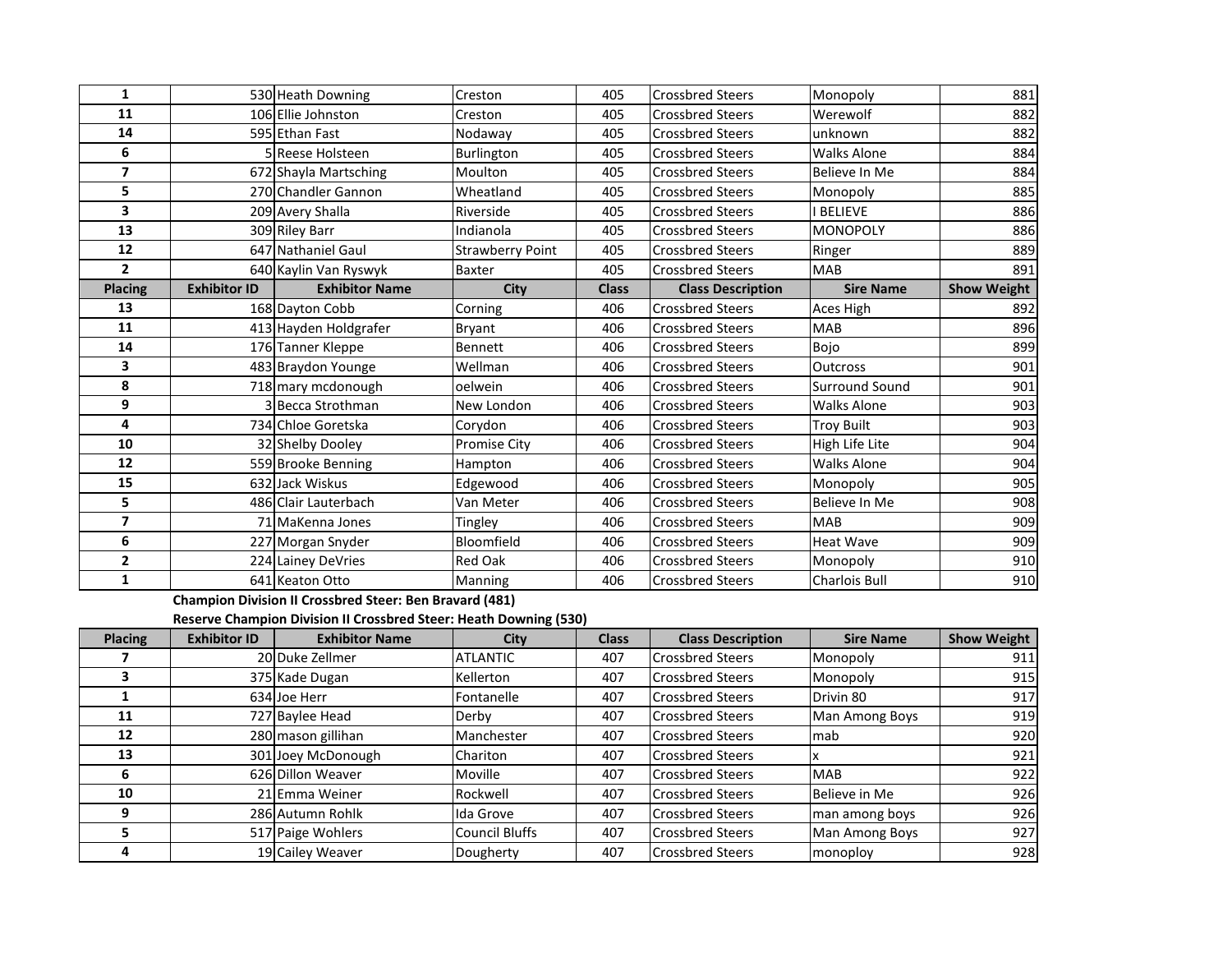| $\overline{2}$          |                     | 621 Cody Birt                         | Prescott          | 407          | <b>Crossbred Steers</b>  | Monopoly                    | 928                |
|-------------------------|---------------------|---------------------------------------|-------------------|--------------|--------------------------|-----------------------------|--------------------|
| 8                       |                     | 238 Christopher McColloch             | Redfield          | 407          | <b>Crossbred Steers</b>  | MAB/Irish Whiskey           | 930                |
| <b>Placing</b>          | <b>Exhibitor ID</b> | <b>Exhibitor Name</b>                 | <b>City</b>       | <b>Class</b> | <b>Class Description</b> | <b>Sire Name</b>            | <b>Show Weight</b> |
| 15                      |                     | 172 Kiersten Bean                     | Walker            | 408          | <b>Crossbred Steers</b>  | Monopoly                    | 931                |
| 4                       |                     | 215 Colt Petersen                     | Hornick           | 408          | <b>Crossbred Steers</b>  | Man Among Boys              | 931                |
| $\overline{\mathbf{z}}$ |                     | 616 Bryce Van Ryswyk                  | Baxter            | 408          | <b>Crossbred Steers</b>  | <b>MAB</b>                  | 931                |
| 11                      |                     | 191 aden vondrak                      | lake view         | 408          | <b>Crossbred Steers</b>  | fu man chu                  | 932                |
| $\overline{\mathbf{2}}$ |                     | 525 tomi rodgers                      | indianola         | 408          | <b>Crossbred Steers</b>  | walks alone                 | 933                |
| 12                      |                     | 543 Brodee Means                      | Villisca          | 408          | <b>Crossbred Steers</b>  | Monopoly 4                  | 935                |
| 8                       |                     | 212 Chandler Strough                  | <b>New Market</b> | 408          | <b>Crossbred Steers</b>  | Monopoly                    | 937                |
| 9                       |                     | 76 Clayton Poots                      | Huxley            | 408          | <b>Crossbred Steers</b>  | Monopoly 4                  | 941                |
| 5                       |                     | 218 Gavin Hertrampf                   | monona            | 408          |                          | <b>Surround Sound</b>       | 949                |
| 10                      |                     | 511 Levi Gardewine                    | Rolfe             | 408          | <b>Crossbred Steers</b>  | <b>MAB</b>                  | 949                |
| 6                       |                     | 778 Jayda Bowlin                      | Harlan            | 408          | <b>Crossbred Steers</b>  | Dakota Gold                 | 950                |
| 13                      |                     | 33 Skye Mitteness                     | Russell           | 408          | <b>Crossbred Steers</b>  | High Life Lite              | 952                |
| $\mathbf{1}$            |                     | 254 Macey Goretska                    | Corydon           | 408          | <b>Crossbred Steers</b>  | Fu Man Chu                  | 954                |
| 3                       |                     | 460 Drew Willis                       | Diagonal          | 408          | <b>Crossbred Steers</b>  | Monopoly                    | 954                |
| 14                      |                     | 161 Joesph Fagan                      |                   | 408          | <b>Crossbred Steers</b>  | American Honey              |                    |
|                         |                     |                                       | Manning           |              |                          |                             | 955                |
| <b>Placing</b>          | <b>Exhibitor ID</b> | <b>Exhibitor Name</b>                 | City              | <b>Class</b> | <b>Class Description</b> | <b>Sire Name</b>            | <b>Show Weight</b> |
| 9                       |                     | 73 colin bruce                        | emerson           | 409          | <b>Crossbred Steers</b>  | steer                       | 958                |
| 4                       |                     | 507 Kole Berry                        | Brooklyn          | 409          | <b>Crossbred Steers</b>  | <b>MAB</b>                  | 959                |
| 3                       |                     | 701 Luke Staley                       | Charter Oak       | 409          | <b>Crossbred Steers</b>  | Monopoly                    | 959                |
| 6                       |                     | 605 sanden cheers                     | Afton             | 409          | <b>Crossbred Steers</b>  | Monopoly                    | 960                |
| 13                      |                     | 366 Fisher Bisinger                   | Monmouth          | 409          | <b>Crossbred Steers</b>  | <b>MAB</b>                  | 965                |
| scratch                 |                     | 785 Zoe Joiner                        | Plano             | 409          | <b>Crossbred Steers</b>  | Monopoly                    | 965                |
| 8                       |                     | 297 James Colbert                     | Riverside         | 409          | <b>Crossbred Steers</b>  | Believe In Me               | 969                |
| $\mathbf{1}$            |                     | 367 Grace Voss                        | Dexter            | 409          | <b>Crossbred Steers</b>  | Man Amongst Boys            | 971                |
| $\overline{2}$          |                     | 42 David Roberts                      | Dunlap            | 409          | <b>Crossbred Steers</b>  | M.A.B.                      | 976                |
| 11                      |                     | 196 Kolin Krauskopf                   | Decorah           | 409          | <b>Crossbred Steers</b>  | 80                          | 976                |
| 10                      |                     | 378 Macy Adamson                      | Creston           | 409          | <b>Crossbred Steers</b>  | unknown                     | 979                |
| 12                      |                     | 431 Levi Klimesh                      | Calmar            | 409          | <b>Crossbred Steers</b>  | Monopoly                    | 980                |
| 5                       |                     | 86 Meranda Thimmes                    | Mechanicsville    | 409          | <b>Crossbred Steers</b>  | Monopoly                    | 981                |
| 14<br>$\overline{7}$    |                     | 230 Tayler Martins<br>47 Lucas Hughes | Monona            | 409          | <b>Crossbred Steers</b>  | <b>NA</b><br>Man Among Boys | 981<br>985         |

**Champion Division III Crossbred Steer: Macey Goretska (254)**

**Reserve Champion Division III Crossbred Steer: Tomi Rodgers (525)**

| <b>Placing</b> | <b>Exhibitor ID</b> | <b>Exhibitor Name</b>      | City               | Class | <b>Class Description</b> | <b>Sire Name</b> | <b>Show Weight</b> |
|----------------|---------------------|----------------------------|--------------------|-------|--------------------------|------------------|--------------------|
|                |                     | 607 Sheridan Fox           | Kanawha            | 410   | <b>Crossbred Steers</b>  | <b>Monopoly</b>  | 993                |
|                |                     | 92 Joshua Darbyshire       | <b>Morning Sun</b> | 410   | <b>Crossbred Steers</b>  | <b>MONOPOLY</b>  | 994                |
| 10             |                     | 548 Elizabeth Garcia Holty | Decorah            | 410   | <b>Crossbred Steers</b>  | Man Among Boys   | 995                |